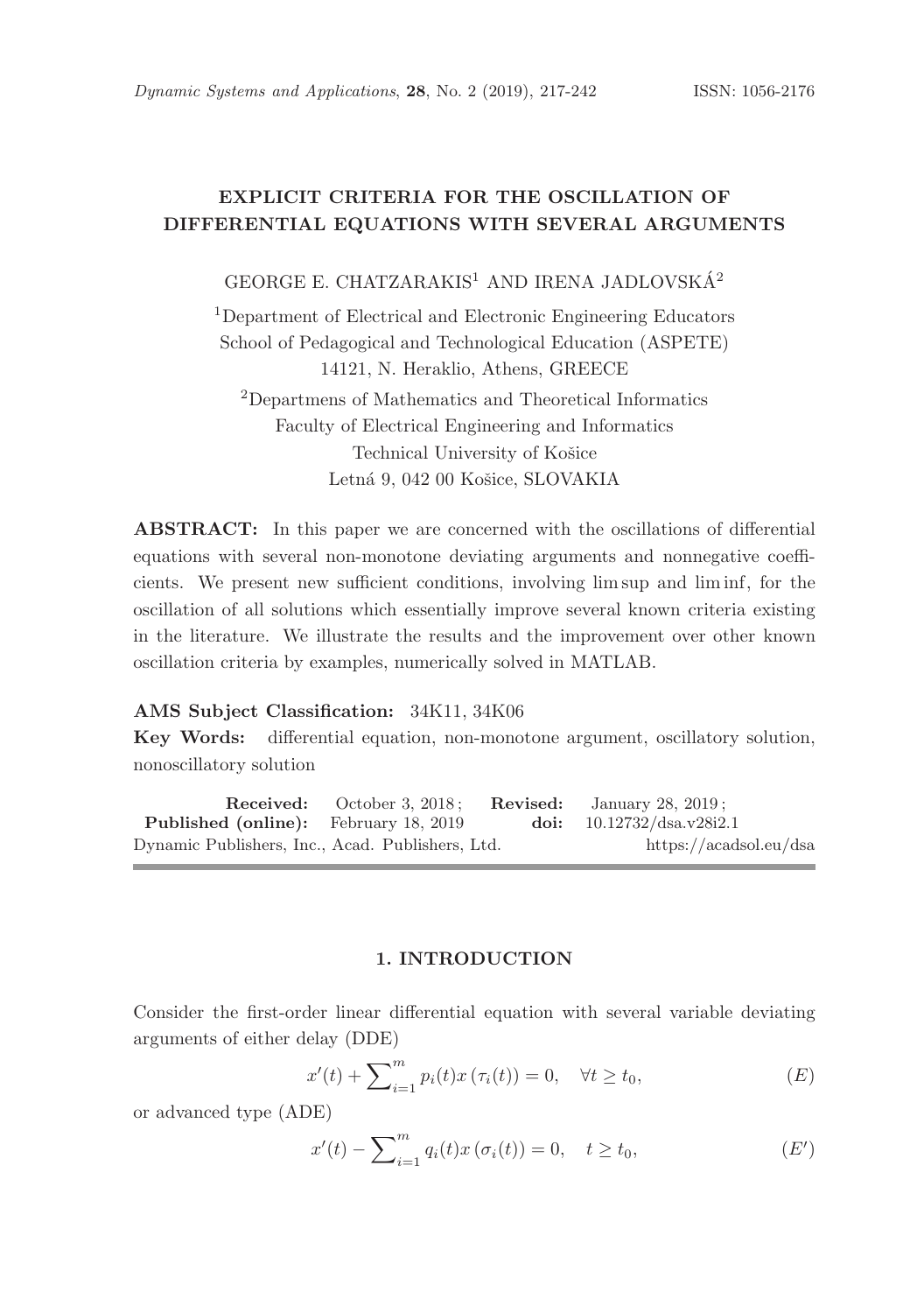where  $p_i, q_i, 1 \leq i \leq m$ , are nonnegative real functions, and  $\tau_i, \sigma_i, 1 \leq i \leq m$ , are positive real functions such that

$$
\tau_i(t) < t, \quad t \ge t_0 \qquad \text{and} \qquad \lim_{t \to \infty} \tau_i(t) = \infty, \quad 1 \le i \le m \tag{1.1}
$$

and

$$
\sigma_i(t) > t, \quad t \ge t_0, \quad 1 \le i \le m,\tag{1.2}
$$

respectively.

A solution of  $(E)$  of  $(E')$  is an absolutely continuous on  $[t_0, \infty)$  function satisfying (E) or (E') for almost all  $t \ge t_0$ .

A solution of  $(E)$  or  $(E')$  is *oscillatory*, if it is neither eventually positive nor eventually negative. If there exists an eventually positive or an eventually negative solution, the equation is *nonoscillatory*. An equation is *oscillatory* if all its solutions oscillate.

The problem of establishing sufficient conditions for the oscillation of all solutions of equations  $(E)$  or  $(E')$  has been the subject of many investigations. The reader is referred to [1−4, 6−18, 20−24] and the references cited therein. Most of these papers concern the special case where the arguments are nondecreasing, while a small number of these papers are dealing with the general case where the arguments are not necessarily monotone. See, for example, [1−4, 8, 13] and the references cited therein. Apart from the pure mathematical interest, the importance of considering non-monotone arguments is justified by the fact that they approximate the natural phenomena described by equations of the type  $(E)$  or  $(E')$ . That is because there are always natural disturbances (e.g. noise in communication systems) that affect all the parameters of the equation and therefore the fair (from a mathematical point of view) monotone arguments become non-monotone almost always.

Throughout this paper, we are going to use the following notation:

$$
\alpha := \liminf_{t \to \infty} \int_{\tau(t)}^t \sum_{i=1}^m p_i(s) ds, \qquad \beta := \liminf_{t \to \infty} \int_t^{\sigma(t)} \sum_{i=1}^m q_i(s) ds
$$

and

$$
D(\omega) := \begin{cases} 0, & \text{if } \omega > 1/e \\ \frac{1 - \omega - \sqrt{1 - 2\omega - \omega^2}}{2}, & \text{if } \omega \in [0, 1/e]. \end{cases}
$$

#### 1.1. DDES

By Remark 2.7.3 in [19], it is clear that if  $\tau_i(t)$ ,  $1 \leq i \leq m$  are nondecreasing and

$$
\limsup_{t \to \infty} \int_{\tau(t)}^t \sum_{i=1}^m p_i(s) ds > 1,
$$
\n(1.3)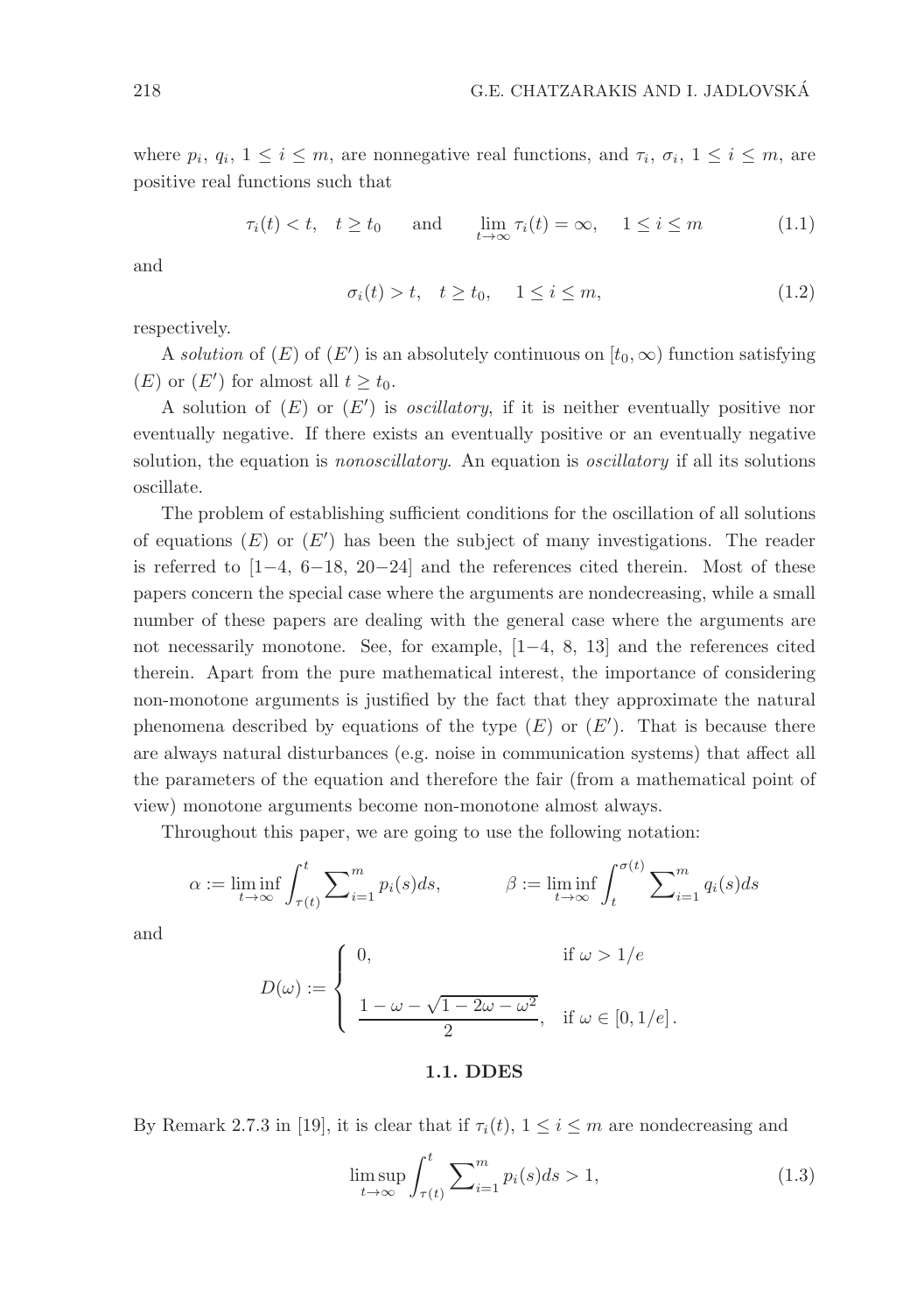where  $\tau(t) = \max_{1 \le i \le m} {\tau_i(t)}$ , then all solutions of  $(E)$  oscillate. This result is similar to Theorem 2.1.3 [19] which is a special case of Ladas, Lakshmikantham and Papadakis's result [16].

In 1978 Ladde [18] and in 1982 Ladas and Stavroulakis [17] proved that if

$$
\liminf_{t \to \infty} \int_{\tau(t)}^t \sum_{i=1}^m p_i(s) ds > \frac{1}{e},\tag{1.4}
$$

then all solutions of  $(E)$  oscillate.

In 1984, Hunt and Yorke [9] proved that if  $t - \tau_i(t) \leq \tau_0$ ,  $1 \leq i \leq m$ , and

$$
\liminf_{t \to \infty} \sum_{i=1}^{m} p_i(t) \left( t - \tau_i(t) \right) > \frac{1}{e}, \tag{1.5}
$$

then all solutions of  $(E)$  oscillate.

Assume that  $\tau_i(t)$ ,  $1 \leq i \leq m$  are not necessarily monotone. Set

$$
h_i(t) = \sup_{t_0 \le s \le t} \tau_i(s), \quad t \ge t_0 \quad \text{and} \quad h(t) = \max_{1 \le i \le m} h_i(t), \quad t \ge t_0
$$
 (1.6)

and

$$
a_1(t,s) := \exp\left\{ \int_s^t \sum_{i=1}^m p_i(\zeta) d\zeta \right\}
$$
  

$$
a_{r+1}(t,s) := \exp\left\{ \int_s^t \sum_{i=1}^m p_i(\zeta) a_r(\zeta, \tau_i(\zeta)) d\zeta \right\}.
$$
 (1.7)

Clearly,  $h_i(t)$ ,  $h(t)$  are nondecreasing and  $\tau_i(t) \leq h_i(t) \leq h(t) < t$  for all  $t \geq t_0$ .

In 2016, Braverman, Chatzarakis and Stavroulakis [1] proved that if for some  $r \in \mathbb{N}$ 

$$
\limsup_{t \to \infty} \int_{h(t)}^{t} \sum_{i=1}^{m} p_i(\zeta) a_r(h(t), \tau_i(\zeta)) d\zeta > 1,
$$
\n(1.8)

or

$$
\limsup_{t \to \infty} \int_{h(t)}^{t} \sum_{i=1}^{m} p_i(\zeta) a_r(h(t), \tau_i(\zeta)) d\zeta > 1 - D(\alpha), \tag{1.9}
$$

or

$$
\liminf_{t \to \infty} \int_{h(t)}^t \sum_{i=1}^m p_i(\zeta) a_r(h(t), \tau_i(\zeta)) d\zeta > \frac{1}{e},\tag{1.10}
$$

then all solutions of  $(E)$  oscillate.

In 2017, Chatzarakis and Péics  $[3]$  proved that if

$$
\limsup_{t \to \infty} \int_{h(t)}^{t} \sum_{i=1}^{m} p_i(\zeta) a_r(h(\zeta), \tau_i(\zeta)) d\zeta > \frac{1 + \ln \lambda_0}{\lambda_0} - D(\alpha), \tag{1.11}
$$

where  $\lambda_0$  is the smaller root of the transcendental equation  $e^{\alpha\lambda} = \lambda$ , then all solutions of  $(E)$  oscillate.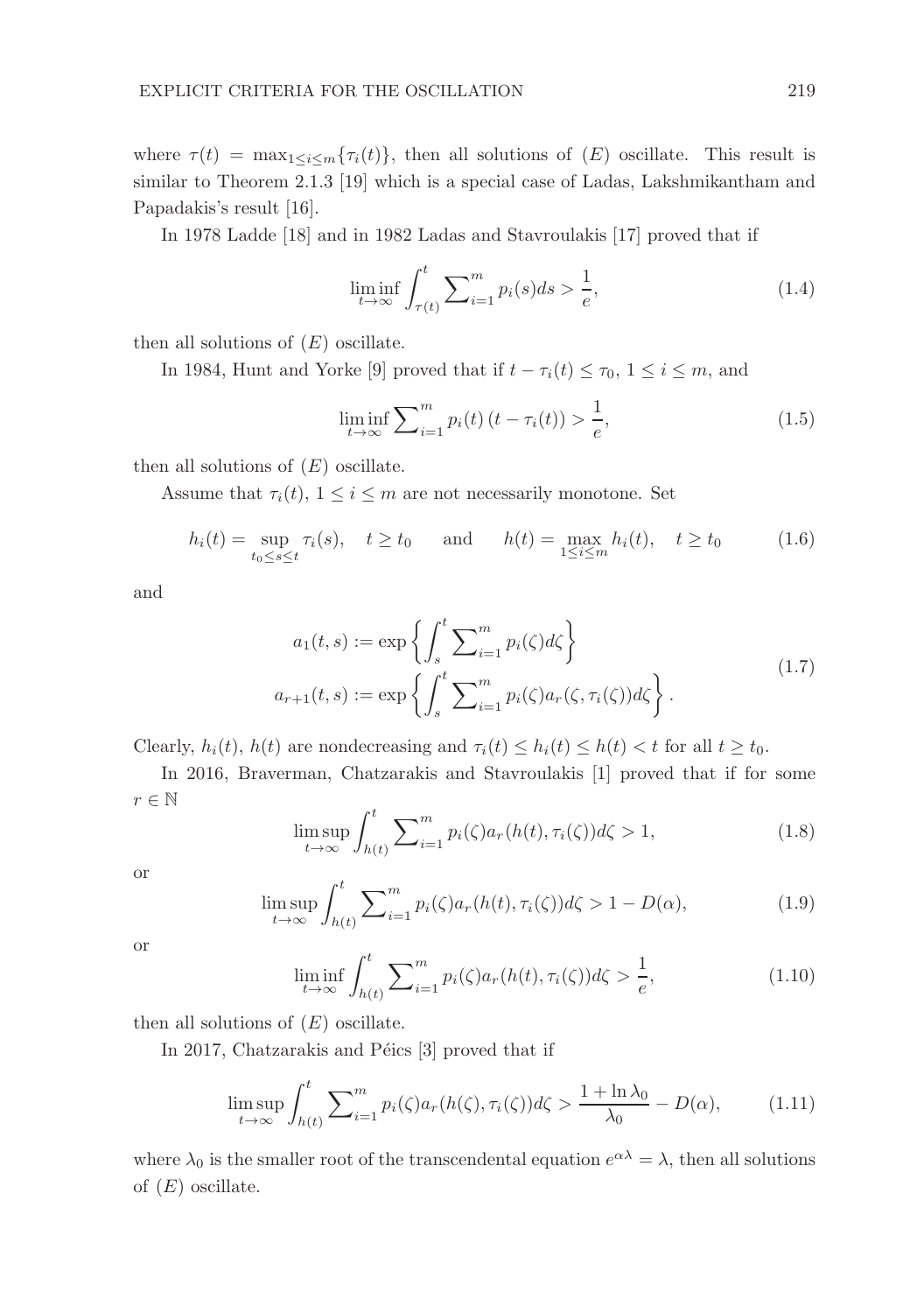In the same year, Chatzarakis [4] proved that if

$$
\overline{P}_j(t) = \overline{P}(t) \left[ 1 + \int_{\tau(t)}^t \overline{P}(s) \exp \left( \int_{\tau(s)}^t \overline{P}(u) \exp \left( \int_{\tau(u)}^u \overline{P}_{j-1}(\xi) d\xi \right) du \right) ds \right],
$$

with  $\overline{P}_0(t) = \overline{P}(t) = \sum_{i=1}^m p_i(t)$ , then for some  $j \in \mathbb{N}$  either one of the conditions

$$
\limsup_{t \to \infty} \int_{h(t)}^{t} \overline{P}(s) \exp\left(\int_{\tau(s)}^{h(t)} \overline{P}_j(u) du\right) ds > 1,
$$
\n(1.12)

$$
\limsup_{t \to \infty} \int_{h(t)}^t \overline{P}(s) \exp\left(\int_{\tau(s)}^{h(t)} \overline{P}_j(u) du\right) ds > 1 - D(\alpha),\tag{1.13}
$$

$$
\limsup_{t \to \infty} \int_{h(t)}^{t} \overline{P}(s) \exp\left(\int_{\tau(s)}^{h(s)} \overline{P}_j(u) du\right) ds > \frac{1 + \ln \lambda_0}{\lambda_0} - D(\alpha),\tag{1.14}
$$

$$
\limsup_{t \to \infty} \int_{h(t)}^{t} \overline{P}(s) \exp\left(\int_{\tau(s)}^{t} \overline{P}_j(u) du\right) ds > \frac{1}{D(\alpha)}\tag{1.15}
$$

and

$$
\liminf_{t \to \infty} \int_{h(t)}^t \overline{P}(s) \exp\left(\int_{\tau(s)}^{h(s)} \overline{P}_j(u) du\right) ds > \frac{1}{e},\tag{1.16}
$$

implies that all solutions of  $(E)$  are oscillatory.

#### 1.2. ADES

For Eq.  $(E')$ , the dual condition of  $(1.3)$  is

$$
\limsup_{t \to \infty} \int_{t}^{\sigma(t)} \sum_{i=1}^{m} q_i(s) ds > 1,
$$
\n(1.17)

where  $\sigma_i(t)$ ,  $1 \leq i \leq m$  are nondecreasing and  $\sigma(t) = \min_{1 \leq i \leq m} {\{\sigma_i(t)\}}$ , see [19], paragraph 2.7.

In 1978 Ladde [18] and in 1982 Ladas and Stavroulakis [17] proved that if

$$
\liminf_{t \to \infty} \int_{t}^{\sigma(t)} \sum_{i=1}^{m} q_i(s) ds > \frac{1}{e},
$$
\n(1.18)

then all solutions of  $(E')$  oscillate.

In 1990, Zhou [24] proved that if  $\sigma_i(t) - t \le \sigma_0$ ,  $1 \le i \le m$ , and

$$
\liminf_{t \to \infty} \sum_{i=1}^{m} q_i(t) \left( \sigma_i(t) - t \right) > \frac{1}{e},\tag{1.19}
$$

then all solutions of  $(E')$  oscillate. (See also [5, Corollary 2.6.12])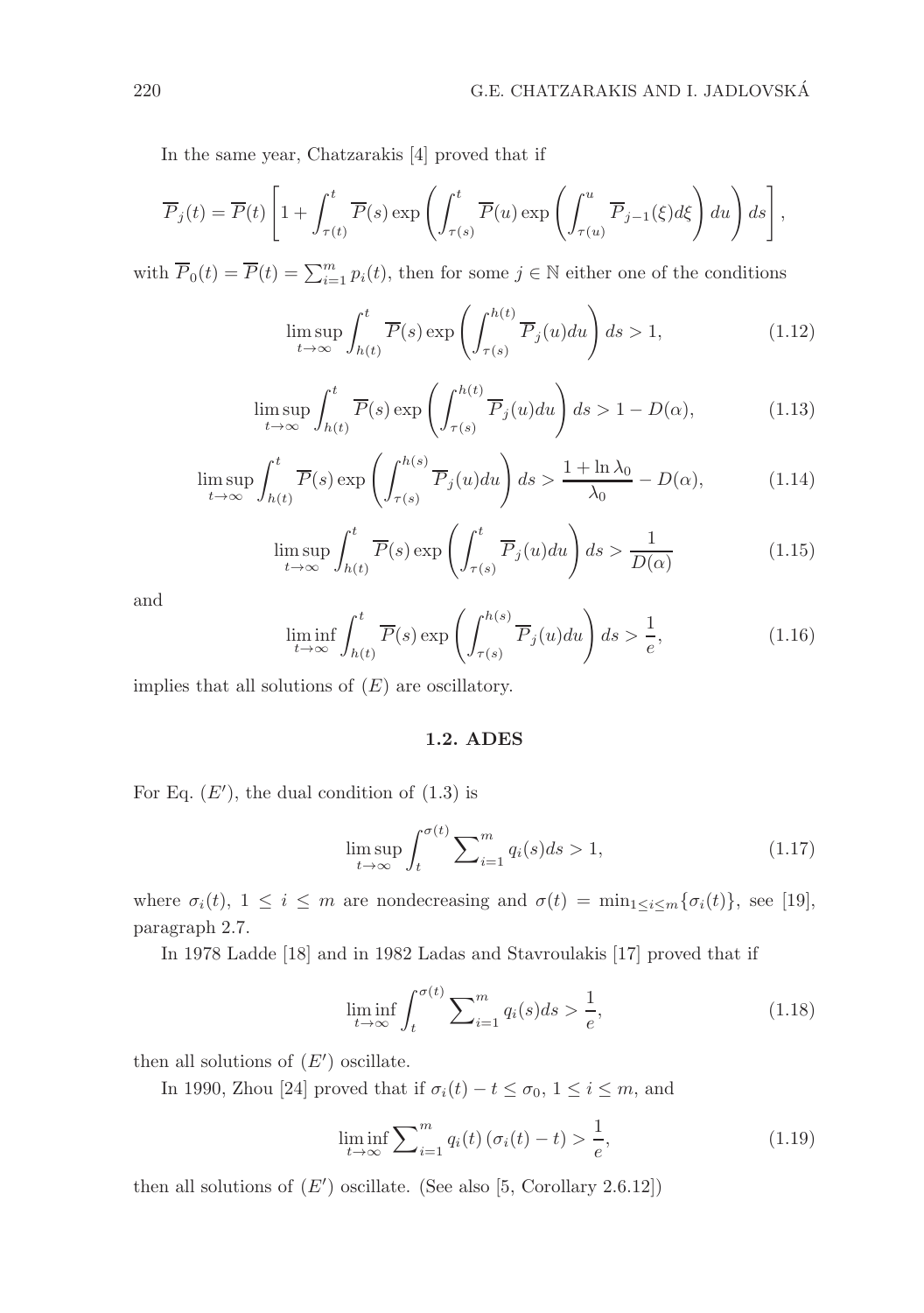Assume that  $\sigma_i(t)$ ,  $1 \leq i \leq m$  are not necessarily monotone. Set

$$
\rho_i(t) = \inf_{s \ge t} \sigma_i(s), \quad t \ge t_0 \quad \text{and} \quad \rho(t) = \min_{1 \le i \le m} \rho_i(t), \quad t \ge t_0 \tag{1.20}
$$

and

$$
b_1(t,s) := \exp\left\{ \int_t^s \sum_{i=1}^m q_i(\zeta) d\zeta \right\}
$$
  

$$
b_{r+1}(t,s) := \exp\left\{ \int_t^s \sum_{i=1}^m q_i(\zeta) b_r(t,\sigma_i(\zeta)) d\zeta \right\}.
$$
 (1.21)

Clearly,  $\rho_i(t)$ ,  $\rho(t)$  are nondecreasing and  $\sigma_i(t) \geq \rho_i(t) \geq \rho(t) > t$  for all  $t \geq t_0$ .

In 2016, Braverman, Chatzarakis and Stavroulakis [1] proved that if for some  $r\in\mathbb{N}$ 

$$
\limsup_{t \to \infty} \int_{t}^{\rho(t)} \sum_{i=1}^{m} q_i(\zeta) b_r(\rho(t), \sigma_i(\zeta)) d\zeta > 1,
$$
\n(1.22)

or

$$
\limsup_{t \to \infty} \int_{t}^{\rho(t)} \sum_{i=1}^{m} q_i(\zeta) b_r(\rho(t), \sigma_i(\zeta)) d\zeta > 1 - D(\beta),
$$
\n(1.23)

or

$$
\liminf_{t \to \infty} \int_{t}^{\rho(t)} \sum_{i=1}^{m} q_i(\zeta) b_r(\rho(t), \sigma_i(\zeta)) d\zeta > \frac{1}{e}, \qquad (1.24)
$$

then all solutions of  $(E')$  oscillate.

In 2017, Chatzarakis [4] proved that if

$$
\overline{Q}_j(t) = \overline{Q}(t) \left[ 1 + \int_t^{\sigma(t)} \overline{Q}(s) \exp \left( \int_t^{\sigma(s)} \overline{Q}(u) \exp \left( \int_u^{\sigma(u)} \overline{Q}_{j-1}(\xi) d\xi \right) du \right) ds \right],
$$

with  $\overline{Q}_0(t) = \overline{Q}(t) = \sum_{i=1}^m q_i(t)$ , then, for some  $j \in \mathbb{N}$  either one of the conditions

$$
\limsup_{t \to \infty} \int_{t}^{\rho(t)} \overline{Q}(s) \exp\left(\int_{\rho(t)}^{\sigma(s)} \overline{Q}_j(u) du\right) ds > 1, \tag{1.25}
$$

$$
\limsup_{t \to \infty} \int_{t}^{\rho(t)} \overline{Q}(s) \exp\left(\int_{\rho(t)}^{\sigma(s)} \overline{Q}_{j}(u) du\right) ds > 1 - D(\beta),\tag{1.26}
$$

$$
\limsup_{t \to \infty} \int_{t}^{\rho(t)} \overline{Q}(s) \exp\left(\int_{t}^{\sigma(s)} \overline{Q}_{j}(u) du\right) ds > \frac{1}{D(\beta)},
$$
\n(1.27)

$$
\limsup_{t \to \infty} \int_{t}^{\rho(t)} \overline{Q}(s) \exp\left(\int_{\rho(s)}^{\sigma(s)} \overline{Q}_{j}(u) du\right) ds > \frac{1 + \ln \lambda_{0}}{\lambda_{0}} - D(\beta)
$$
(1.28)

and

$$
\liminf_{t \to \infty} \int_{t}^{\rho(t)} \overline{Q}(s) \exp\left(\int_{\rho(s)}^{\sigma(s)} \overline{Q}_j(u) du\right) ds > \frac{1}{e},\tag{1.29}
$$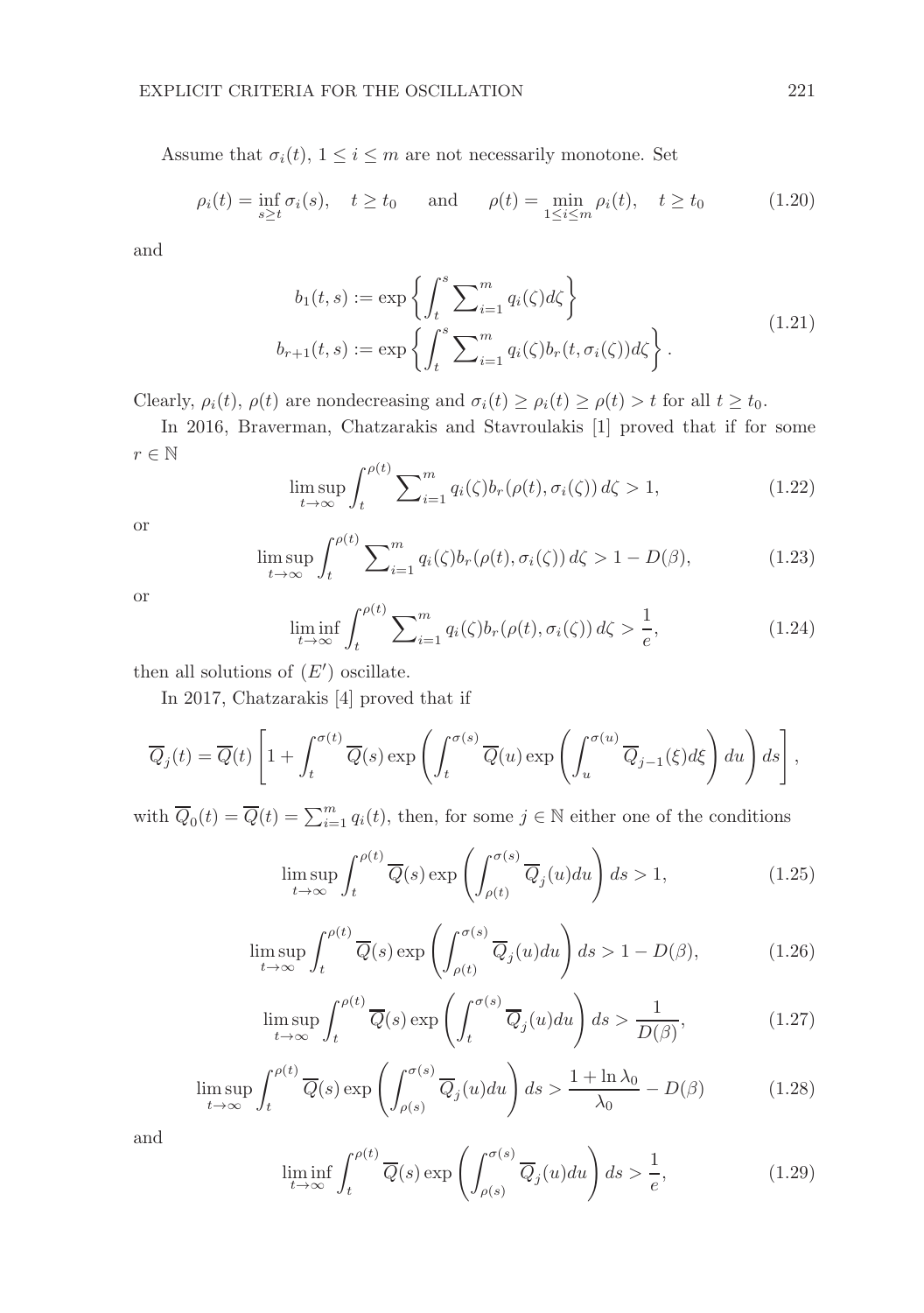implies that all solutions of  $(E')$  are oscillatory.

The purpose of this paper is to derive sufficient conditions for all solutions of  $(E)$ and  $(E')$  to be oscillatory when the arguments are not necessarily monotone. Our results essentially improve several known criteria existing in the literature.

## 2. MAIN RESULTS

#### 2.1. DDES

Based on an iterative technique, we further study  $(E)$  and derive new sufficient oscillation conditions, involving lim sup and lim inf, which essentially improve several results in the literature.

We now cite three lemmas which will be used in the proof of our next results. The proofs of them are similar to the proofs of Lemmas 2.1.1, 2.1.3 and 2.1.2 in [5], respectively.

**Lemma 1.** Assume that  $h(t)$  is defined by (1.6). Then

$$
\liminf_{t \to \infty} \int_{\tau(t)}^t \sum_{i=1}^m p_i(s)ds = \liminf_{t \to \infty} \int_{h(t)}^t \sum_{i=1}^m p_i(s)ds.
$$
 (2.1)

**Lemma 2.** Assume that x is an eventually positive solution of  $(E)$  and  $h(t)$  is defined by  $(1.6)$ . Then

$$
\liminf_{t \to \infty} \frac{x(t)}{x(h(t))} \ge D(\alpha). \tag{2.2}
$$

**Lemma 3.** Assume that x is an eventually positive solution of  $(E)$  and  $h(t)$  is defined by  $(1.6)$ . Then

$$
\liminf_{t \to \infty} \frac{x(h(t))}{x(t)} \ge \lambda_0,\tag{2.3}
$$

where  $\lambda_0$  is the smaller root of the transcendental equation  $\lambda = e^{\alpha \lambda}$ .

Based on the above lemmas, we establish the following theorems.

**Theorem 4.** Assume that  $h(t)$  is defined by (1.6) and for some  $\ell \in \mathbb{N}$ 

$$
\limsup_{t \to \infty} \int_{h(t)}^t P(s) \exp\left(\int_{\tau(s)}^{h(t)} P(u) \exp\left(\int_{\tau(u)}^u G_\ell(\xi) d\xi\right) du\right) ds > 1, \tag{2.4}
$$

where

$$
G_{\ell}(t) = P(t) \left[ 1 + \int_{\tau(t)}^{t} P(s) \exp\left( \int_{\tau(s)}^{t} P(u) \exp\left( \int_{\tau(u)}^{u} G_{\ell-1}(\xi) d\xi \right) du \right) ds \right], (2.5)
$$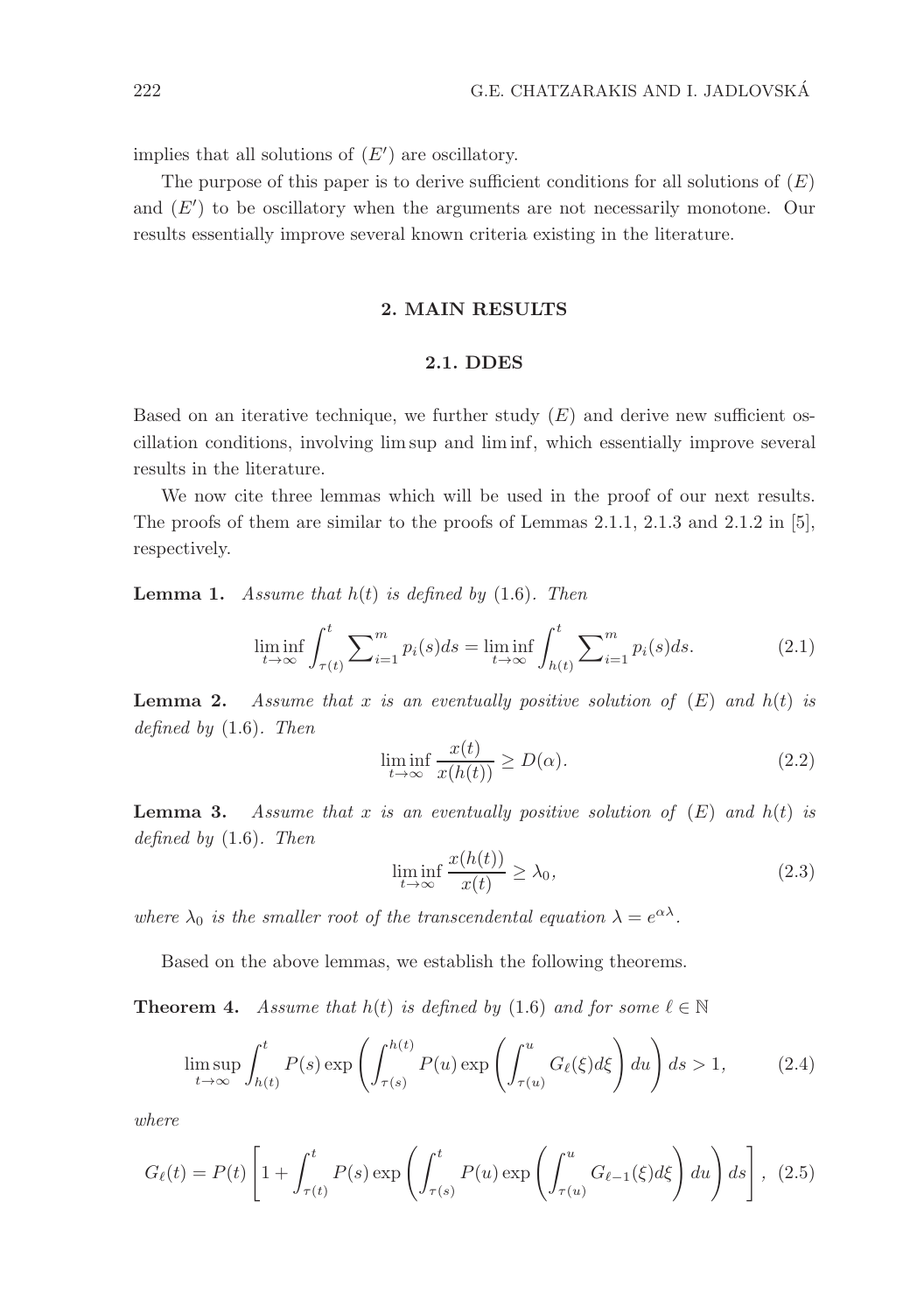with  $G_0(t) = P(t) \left[ 1 + \int_{\tau(t)}^t P(s) \exp \left( \lambda_0 \int_{\tau(s)}^t P(u) du \right) ds \right]$ ,  $P(t) = \sum_{i=1}^m p_i(t)$  and  $\lambda_0$  is the smaller root of the transcendental equation  $\lambda = e^{\alpha \lambda}$ . Then all solutions of (E) are oscillatory.

Proof. Assume, for the sake of contradiction, that there exists a nonoscillatory solution  $x(t)$  of  $(E)$ . Since  $-x(t)$  is also a solution of  $(E)$ , we can confine our discussion only to the case where the solution  $x(t)$  is eventually positive. Then there exists a  $t_1 > t_0$  such that  $x(t)$  and  $x(\tau_i(t)) > 0$  for all  $t \geq t_1$ . Thus, from  $(E)$  we have

$$
x'(t) = -\sum_{i=1}^{m} p_i(t)x(\tau_i(t)) \le 0 \quad \text{for all } t \ge t_1,
$$

which means that  $x(t)$  is an eventually nonincreasing function of positive numbers.

Now we divide  $(E)$  by  $x(t) > 0$  and integrate on [s, t], so

$$
\int_{s}^{t} \frac{x'(u)}{x(u)} du = - \int_{s}^{t} \sum_{i=1}^{m} p_i(u) \frac{x(\tau_i(u))}{x(u)} du,
$$

or

$$
\int_{s}^{t} \frac{x'(u)}{x(u)} du \leq -\int_{s}^{t} \left(\sum_{i=1}^{m} p_i(u)\right) \frac{x(\tau(u))}{x(u)} du,
$$

$$
\overline{or}
$$

$$
\int_{s}^{t} \frac{x'(u)}{x(u)} du \leq -\int_{s}^{t} P(u) \frac{x(\tau(u))}{x(u)} du.
$$

Therefore

$$
\ln \frac{x(t)}{x(s)} \le -\int_s^t P(u) \frac{x(\tau(u))}{x(u)} du,
$$

i.e.,

$$
x(s) \ge x(t) \exp\left(\int_s^t P(u) \frac{x(\tau(u))}{x(u)} du\right).
$$
 (2.6)

Since  $\tau(s) < s \leq t$ , (2.6) gives

$$
x(\tau(s)) \ge x(t) \exp\left(\int_{\tau(s)}^t P(u) \frac{x(\tau(u))}{x(u)} du\right).
$$
 (2.7)

Integrating  $(E)$  from  $\tau(t)$  to t, we have

J

$$
x(t) - x(\tau(t)) + \int_{\tau(t)}^{t} \sum_{i=1}^{m} p_i(s) x(\tau_i(s)) ds = 0
$$

or

$$
x(t) - x(\tau(t)) + \int_{\tau(t)}^{t} P(s)x(\tau(s)) ds \le 0.
$$
 (2.8)

Combining  $(2.7)$  and  $(2.8)$ , we have

$$
x(t) - x(\tau(t)) + x(t) \int_{\tau(t)}^t P(s) \exp\left(\int_{\tau(s)}^t P(u) \frac{x(\tau(u))}{x(u)} du\right) ds \le 0.
$$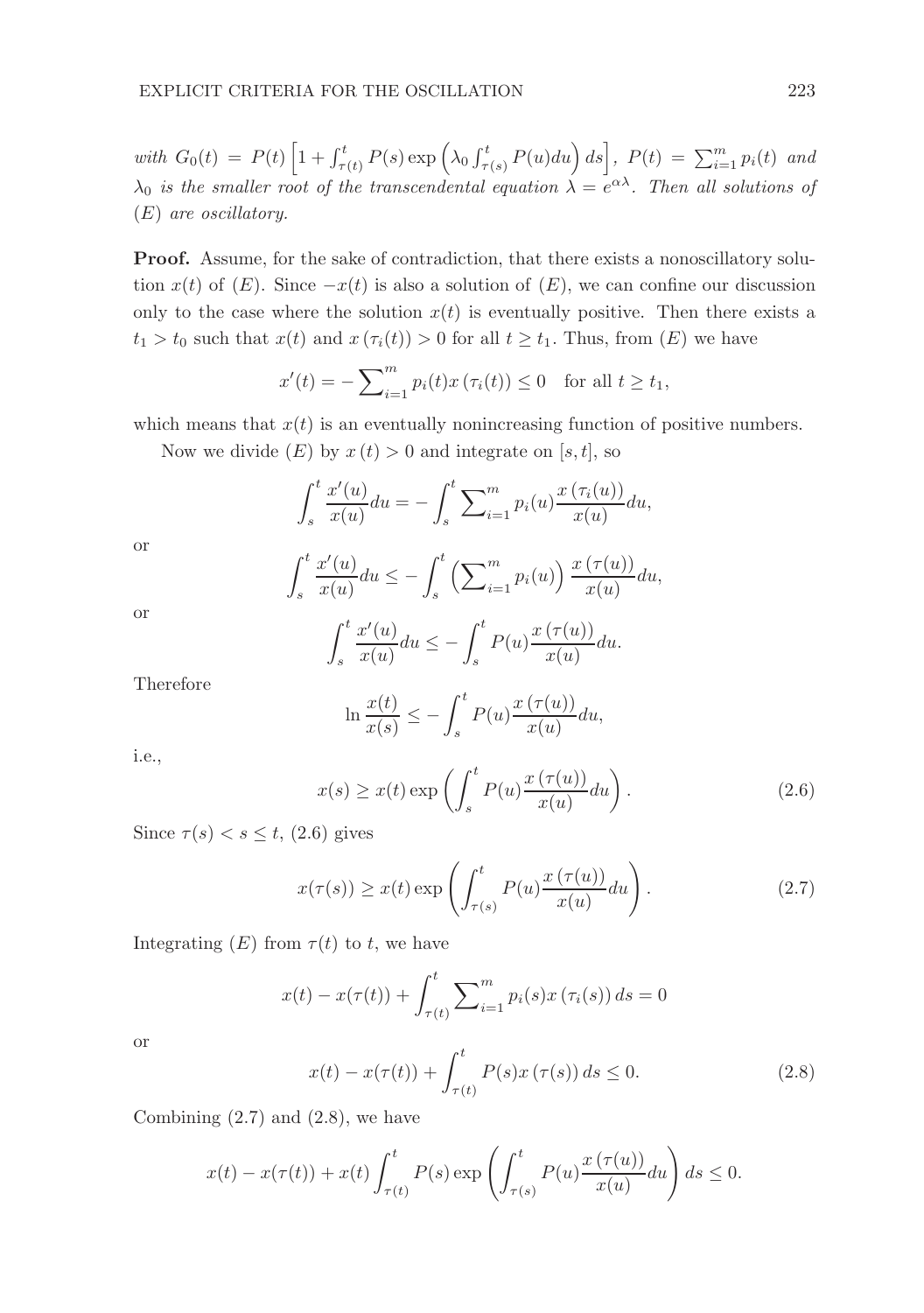Multiplying the last inequality by  $P(t)$ , we take

$$
P(t)x(t) - P(t)x(\tau(t)) + P(t)x(t)\int_{\tau(t)}^t P(s) \exp\left(\int_{\tau(s)}^t P(u)\frac{x(\tau(u))}{x(u)}du\right)ds \le 0.
$$
\n(2.9)

Furthermore,

$$
x'(t) = -\sum_{i=1}^{m} p_i(t)x(\tau_i(t)) \leq -x(\tau(t))\sum_{i=1}^{m} p_i(t) = -P(t)x(\tau(t)).
$$
 (2.10)

Combining the inequalities  $(2.9)$  and  $(2.10)$ , we have

$$
x'(t) + P(t)x(t) + P(t)x(t) \int_{\tau(t)}^t P(s) \exp\left(\int_{\tau(s)}^t P(u) \frac{x(\tau(u))}{x(u)} du\right) ds \le 0.
$$

Since  $\tau(u) \leq h(u)$ , clearly

$$
x'(t) + P(t)x(t) + P(t)x(t) \int_{\tau(t)}^t P(s) \exp\left(\int_{\tau(s)}^t P(u) \frac{x(h(u))}{x(u)} du\right) ds \le 0.
$$

Taking into account the fact that (2.3) of Lemma 3 is satisfied, the last inequality becomes

$$
x'(t) + P(t)x(t) + P(t)x(t) \int_{\tau(t)}^t P(s) \exp\left((\lambda_0 - \epsilon) \int_{\tau(s)}^t P(u) du\right) ds \le 0.
$$

Thus

$$
x'(t) + P(t) \left[ 1 + \int_{\tau(t)}^t P(s) \exp\left( (\lambda_0 - \epsilon) \int_{\tau(s)}^t P(u) du \right) ds \right] x(t) \le 0,
$$
  

$$
x'(t) + G_0(t, \epsilon) x(t) \le 0,
$$
 (2.11)

with

or

$$
G_0(t,\epsilon) = P(t) \left[ 1 + \int_{\tau(t)}^t P(s) \exp \left( (\lambda_0 - \epsilon) \int_{\tau(s)}^t P(u) du \right) ds \right].
$$

Applying the Grönwall inequality in  $(2.11)$ , we obtain

$$
x(s) \ge x(t) \exp\left(\int_s^t G_0(\xi, \epsilon) d\xi\right), \quad t \ge s.
$$

Thus

$$
x(\tau(u)) \ge x(u) \exp\left(\int_{\tau(u)}^u G_0(\xi, \epsilon) d\xi\right). \tag{2.12}
$$

Now we divide  $(E)$  by  $x(t) > 0$  and integrate on [s, t], so

$$
-\int_{s}^{t} \frac{x'(u)}{x(u)} du = \int_{s}^{t} \sum_{i=1}^{m} p_i(u) \frac{x(\tau_i(u))}{x(u)} du \ge \int_{s}^{t} P(u) \frac{x(\tau(u))}{x(u)} du,
$$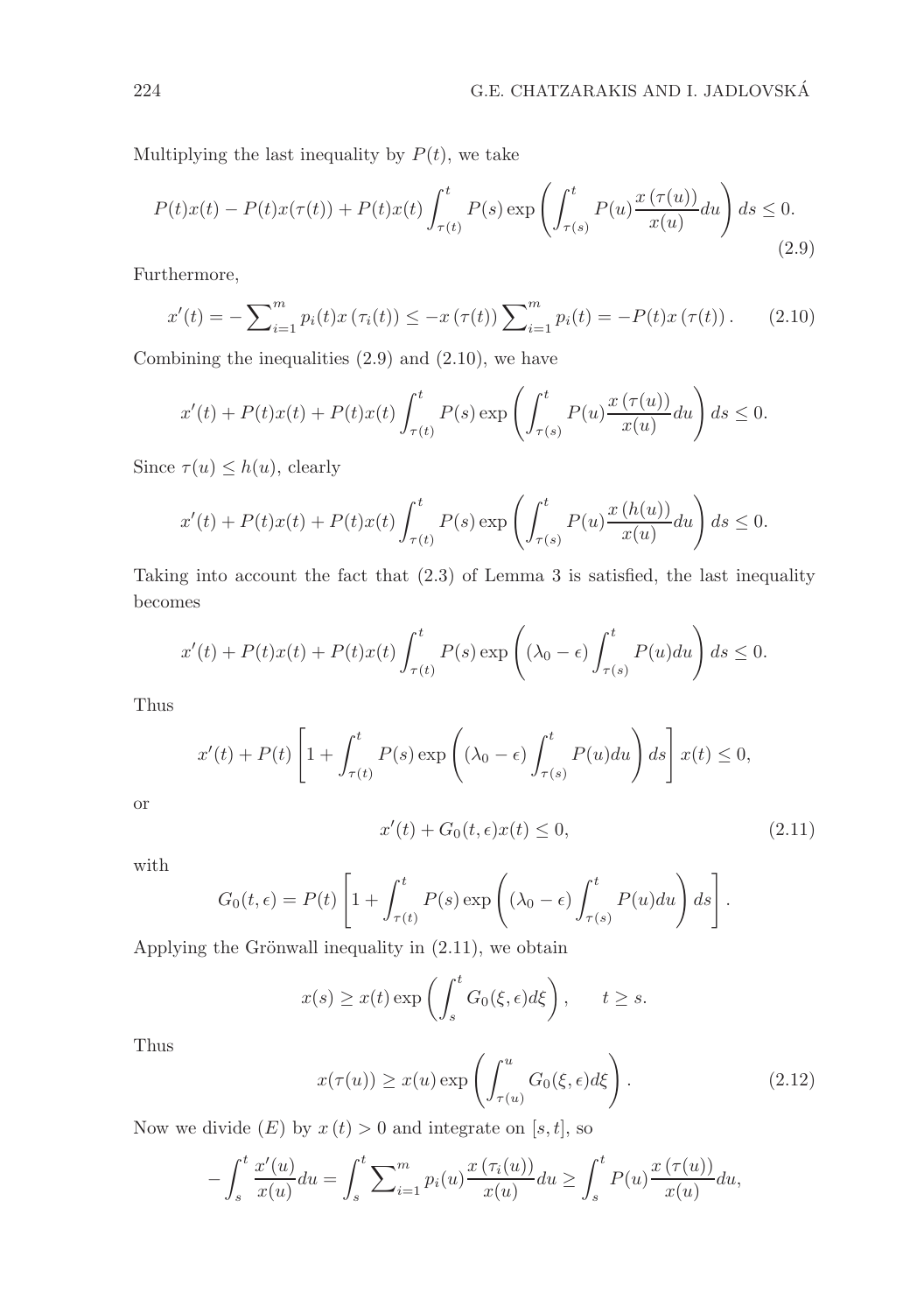or

$$
\ln \frac{x(s)}{x(t)} \ge \int_s^t P(u) \frac{x(\tau(u))}{x(u)} du \ge \int_s^t P(u) \exp \left( \int_{\tau(u)}^u G_0(\xi, \epsilon) d\xi \right) du.
$$

or

$$
x(s) \ge x(t) \exp\left(\int_s^t P(u) \exp\left(\int_{\tau(u)}^u G_0(\xi, \epsilon) d\xi\right) du\right).
$$
 (2.13)

Setting  $s = \tau(s)$  in (2.13) we take

$$
x(\tau(s)) \ge x(t) \exp\left(\int_{\tau(s)}^t P(u) \exp\left(\int_{\tau(u)}^u G_0(\xi, \epsilon) d\xi\right) du\right).
$$
 (2.14)

Combining  $(2.8)$  and  $(2.14)$  we obtain

$$
x(t) - x(\tau(t)) + x(t) \int_{\tau(t)}^t P(s) \exp\left(\int_{\tau(s)}^t P(u) \exp\left(\int_{\tau(u)}^u G_0(\xi, \epsilon) d\xi\right) du\right) ds \le 0.
$$

Multiplying the last inequality by  $P(t)$ , we find

$$
P(t)x(t) - P(t)x(\tau(t))
$$
  
+ 
$$
P(t)x(t)\int_{\tau(t)}^{t} P(s) \exp\left(\int_{\tau(s)}^{t} P(u) \exp\left(\int_{\tau(u)}^{u} G_0(\xi, \epsilon) d\xi\right) du\right) ds \le 0,
$$

which, in view of (2.10), becomes

$$
x'(t) + P(t)x(t) + P(t)x(t) \int_{\tau(t)}^t P(s) \exp\left(\int_{\tau(s)}^t P(u) \exp\left(\int_{\tau(u)}^u G_0(\xi, \epsilon) d\xi\right) du\right) ds \le 0.
$$

Hence, for sufficiently large  $t$ 

$$
x'(t) + P(t) \left[ 1 + \int_{\tau(t)}^t P(s) \exp\left( \int_{\tau(s)}^t P(u) \exp\left( \int_{\tau(u)}^u G_0(\xi, \epsilon) d\xi \right) du \right) ds \right] x(t) \le 0,
$$

or

$$
x'(t) + G_1(t, \epsilon)x(t) \le 0,
$$
\n(2.15)

where

$$
G_1(t,\epsilon) = P(t) \left[ 1 + \int_{\tau(t)}^t P(s) \exp \left( \int_{\tau(s)}^t P(u) \exp \left( \int_{\tau(u)}^u G_0(\xi,\epsilon) d\xi \right) du \right) ds \right].
$$

It becomes apparent, now, that by repeating the above steps, we can build inequalities on  $x'(t)$  with progressively higher indices  $G_{\ell}(t)$ ,  $\ell \in \mathbb{N}$ . In general, for sufficiently large t, the positive solution  $x(t)$  satisfies the inequality

$$
x'(t) + G_{\ell}(t, \epsilon) x(t) \le 0, \quad (\ell \in \mathbb{N}),
$$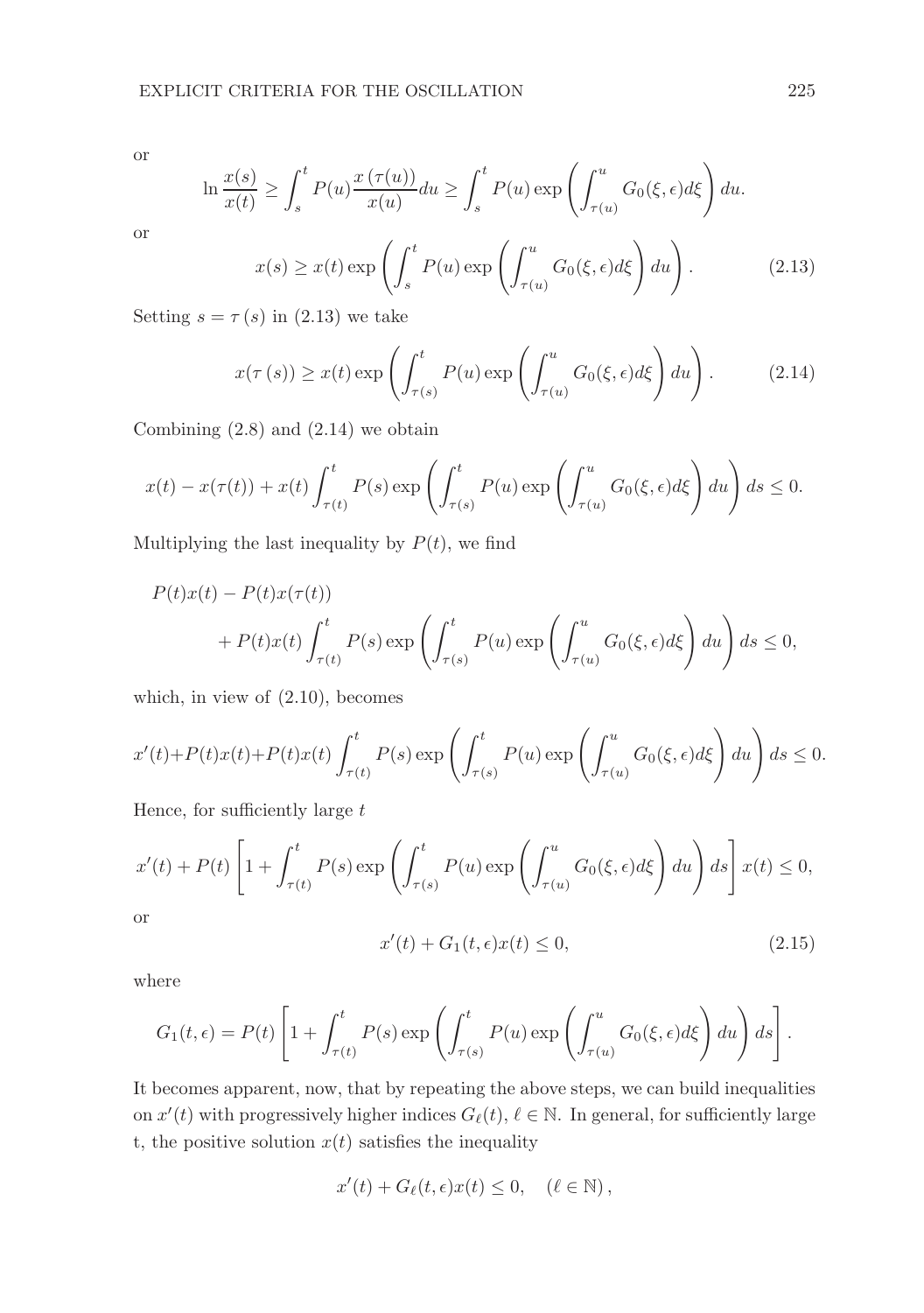$\Box$ 

where

$$
G_{\ell}(t,\epsilon) = P(t) \left[ 1 + \left[ 1 + \int_{\tau(t)}^{t} P(s) \exp \left( \int_{\tau(s)}^{t} P(u) \exp \left( \int_{\tau(u)}^{u} G_{\ell-1}(\xi,\epsilon) d\xi \right) du \right) ds \right] \right]
$$

and

$$
x(\tau(s)) \ge x(h(t)) \exp\left(\int_{\tau(s)}^{h(t)} P(u) \exp\left(\int_{\tau(u)}^u G_\ell(\xi,\epsilon) d\xi\right) du\right).
$$
 (2.16)

Integrating  $(E)$  from  $h(t)$  to t, and using  $(2.16)$ , we have

$$
0 = x(t) - x(h(t)) + \int_{h(t)}^{t} \sum_{i=1}^{m} p_i(s) x(\tau_i(s)) ds \ge x(t) - x(h(t)) + \int_{h(t)}^{t} P(s) x(\tau(s)) ds
$$

or

$$
x(t) - x(h(t)) + x(h(t)) \int_{h(t)}^t P(s) \exp\left(\int_{\tau(s)}^{h(t)} P(u) \exp\left(\int_{\tau(u)}^u G_\ell(\xi, \epsilon) d\xi\right) du\right) ds \le 0.
$$
\n(2.17)

The inequality is valid if we omit  $x(t) > 0$  in the left-hand side. Therefore

$$
x(h(t))\left[\int_{h(t)}^t P(s) \exp\left(\int_{\tau(s)}^{h(t)} P(u) \exp\left(\int_{\tau(u)}^u G_\ell(\xi,\epsilon)d\xi\right) du\right) ds - 1\right] < 0,
$$

which means that

$$
\limsup_{t \to \infty} \int_{h(t)}^t P(s) \exp\left(\int_{\tau(s)}^{h(t)} P(u) \exp\left(\int_{\tau(u)}^u G_{\ell}(\xi, \epsilon) d\xi\right) du\right) ds \le 1.
$$

Since  $\epsilon$  may be taken arbitrarily small, this inequality contradicts (2.4).

The proof of the theorem is complete.

**Theorem 5.** Assume that  $h(t)$  is defined by (1.6) and for some  $\ell \in \mathbb{N}$ 

$$
\limsup_{t \to \infty} \int_{h(t)}^t P(s) \exp\left(\int_{\tau(s)}^{h(t)} P(u) \exp\left(\int_{\tau(u)}^u G_\ell(\xi) d\xi\right) du\right) ds > 1 - D(\alpha), \tag{2.18}
$$

where  $G_{\ell}$  is defined by (2.5). Then all solutions of  $(E)$  are oscillatory.

**Proof.** Let x be an eventually positive solution of  $(E)$ . Then, as in the proof of Theorem 1, (2.17) is satisfied, i.e.,

$$
x(t) - x(h(t)) + x(h(t)) \int_{h(t)}^t P(s) \exp\left(\int_{\tau(s)}^{h(t)} P(u) \exp\left(\int_{\tau(u)}^u G_\ell(\xi, \epsilon) d\xi\right) du\right) ds \le 0.
$$

That is,

$$
\int_{h(t)}^t P(s) \exp\left(\int_{\tau(s)}^{h(t)} P(u) \exp\left(\int_{\tau(u)}^u G_\ell(\xi, \epsilon) d\xi\right) du\right) ds \le 1 - \frac{x(t)}{x(h(t))},
$$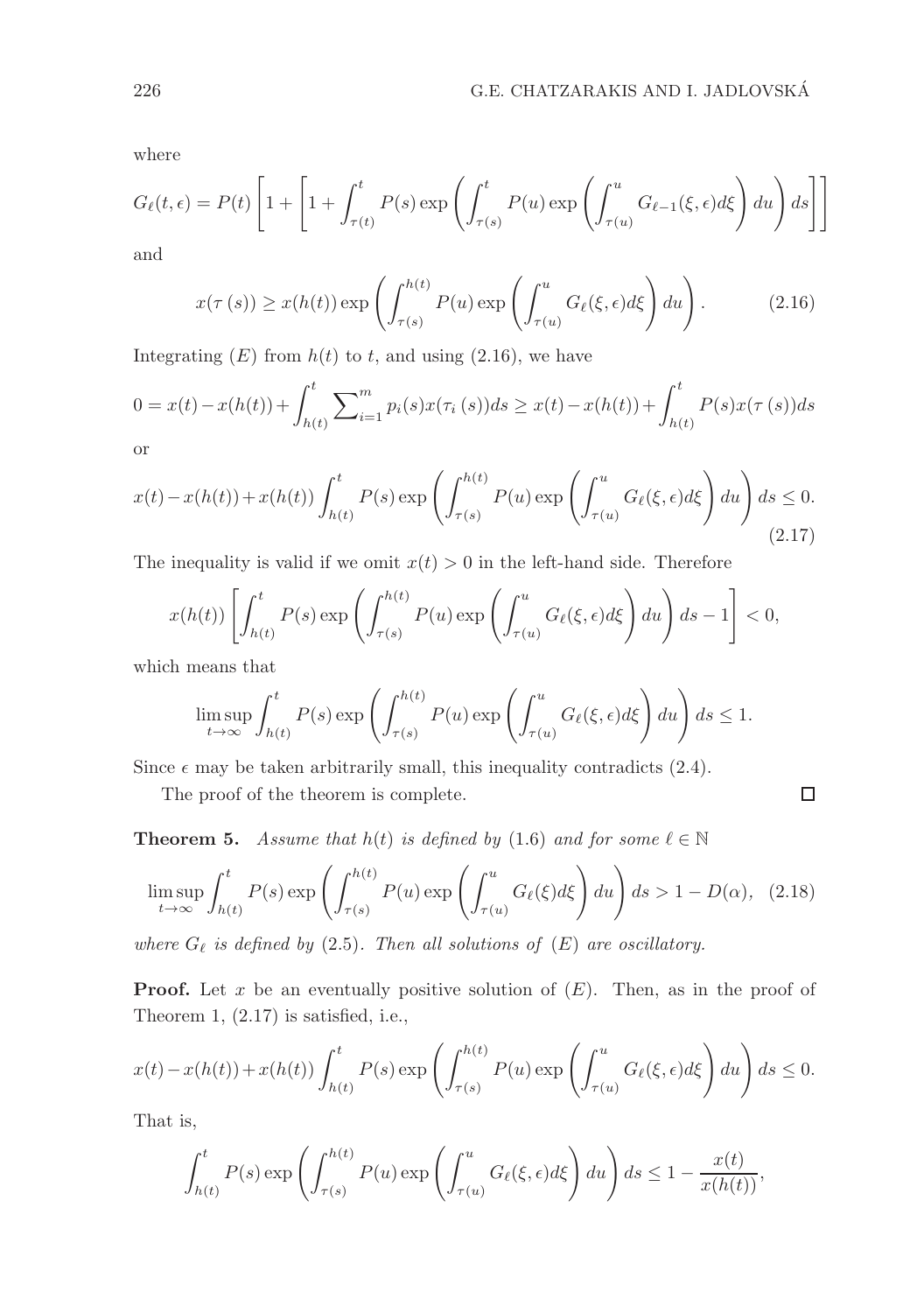which gives

$$
\limsup_{t \to \infty} \int_{h(t)}^t P(s) \exp\left(\int_{\tau(s)}^{h(t)} P(u) \exp\left(\int_{\tau(u)}^u G_{\ell}(\xi, \epsilon) d\xi\right) du\right) ds \le 1 - \liminf_{t \to \infty} \frac{x(t)}{x(h(t))}.
$$
\n(2.19)

By combining Lemmas 1 and 2, it becomes obvious that inequality (2.2) is fulfilled. So, (2.19) leads to

$$
\limsup_{t \to \infty} \int_{h(t)}^t P(s) \exp\left(\int_{\tau(s)}^{h(t)} P(u) \exp\left(\int_{\tau(u)}^u G_{\ell}(\xi, \epsilon) d\xi\right) du\right) ds \le 1 - D(\alpha).
$$

Since  $\epsilon$  may be taken arbitrarily small, this inequality contradicts (2.18).

The proof of the theorem is complete.

**Theorem 6.** Assume that  $h(t)$  is defined by (1.6) and for some  $\ell \in \mathbb{N}$ 

$$
\limsup_{t \to \infty} \int_{h(t)}^t P(s) \exp\left(\int_{\tau(s)}^t P(u) \exp\left(\int_{\tau(u)}^u G_\ell(\xi) d\xi\right) du\right) ds > \frac{1}{D(\alpha)} - 1, \quad (2.20)
$$

where  $G_{\ell}$  is defined by (2.5). Then all solutions of  $(E)$  are oscillatory.

Proof. Assume, for the sake of contradiction, that there exists a nonoscillatory solution x of  $(E)$  and that x is eventually positive. Then, as in the proof of Theorem 1, for sufficiently large  $t$  we have

$$
x(\tau(s)) \ge x(t) \exp\left(\int_{\tau(s)}^t P(u) \exp\left(\int_{\tau(u)}^u G_\ell(\xi, \epsilon) d\xi\right) du\right).
$$
 (2.21)

Integrating  $(E)$  from  $h(t)$  to t and in view of  $(2.21)$ , we have

$$
0 = x(t) - x(h(t)) + \int_{h(t)}^{t} \sum_{i=1}^{m} p_i(s)x(\tau_i(s)) ds \ge x(t) - x(h(t))
$$
  
+ 
$$
\int_{h(t)}^{t} P(s)x(\tau(s)) ds
$$
  

$$
\ge x(t) - x(h(t))
$$
  
+ 
$$
x(h(t)) \int_{h(t)}^{t} P(s) \frac{x(t)}{x(h(t))} \exp \left( \int_{\tau(s)}^{t} P(u) \exp \left( \int_{\tau(u)}^{u} G_{\ell}(\xi, \epsilon) d\xi \right) du \right) ds.
$$

That is, for all sufficiently large  $t$  it holds

$$
\int_{h(t)}^t P(s) \exp\left(\int_{\tau(s)}^t P(u) \exp\left(\int_{\tau(u)}^u G_\ell(\xi, \epsilon) d\xi\right) du\right) ds \le \frac{x(h(t))}{x(t)} - 1
$$

and therefore

$$
\limsup_{t \to \infty} \int_{h(t)}^t P(s) \exp\left(\int_{\tau(s)}^t P(u) \exp\left(\int_{\tau(u)}^u G_\ell(\xi, \epsilon) d\xi\right) du\right) ds \leq \limsup_{t \to \infty} \frac{x(h(t))}{x(t)} - 1.
$$
\n(2.22)

 $\Box$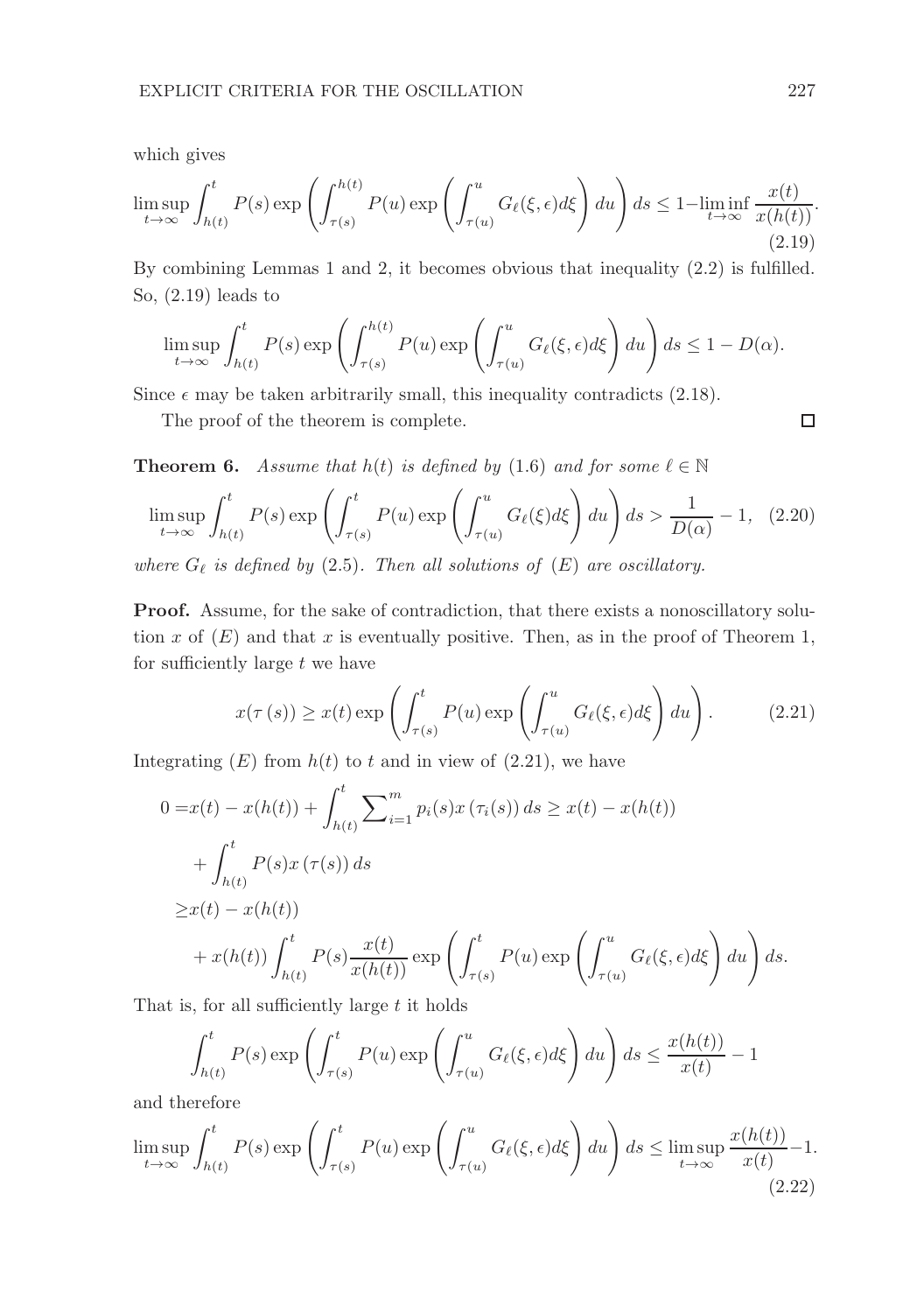$\Box$ 

By combining Lemmas 1 and 2, it becomes obvious that inequality (2.2) is fulfilled. So, (2.22) leads to

$$
\limsup_{t \to \infty} \int_{h(t)}^t P(s) \exp\left(\int_{\tau(s)}^t P(u) \exp\left(\int_{\tau(u)}^u G_{\ell}(\xi, \epsilon) d\xi\right) du\right) ds \le \frac{1}{D(\alpha)} - 1.
$$

Since  $\epsilon$  may be taken arbitrarily small, this inequality contradicts (2.20).

The proof of the theorem is complete.

**Theorem 7.** Assume that  $h(t)$  is defined by (1.6) and for some  $\ell \in \mathbb{N}$ 

$$
\limsup_{t \to \infty} \int_{h(t)}^t P(s) \exp\left(\int_{\tau(s)}^{h(s)} P(u) \exp\left(\int_{\tau(u)}^u G_\ell(\xi) d\xi\right) du\right) ds > \frac{1 + \ln \lambda_0}{\lambda_0} - D(\alpha),\tag{2.23}
$$

where  $G_{\ell}$  is defined by (2.5) and  $\lambda_0$  is the smaller root of the transcendental equation  $\lambda = e^{\alpha \lambda}$ . Then all solutions of  $(E)$  are oscillatory.

Proof. Assume, for the sake of contradiction, that there exists a nonoscillatory solution x of  $(E)$  and that x is eventually positive. Then, as in the previous theorems, (2.21) holds.

Observe that (2.3) implies that for each  $\epsilon > 0$  there exists a  $t_{\epsilon}$  such that

$$
\lambda_0 - \epsilon < \frac{x(h(t))}{x(t)} \quad \text{for all } t \ge t_\epsilon. \tag{2.24}
$$

Noting that by nondecreasing nature of the function  $\frac{x(h(t))}{x(s)}$  in s, it holds

$$
1 = \frac{x(h(t))}{x(h(t))} \le \frac{x(h(t))}{x(s)} \le \frac{x(h(t))}{x(t)}, \quad t_{\varepsilon} \le h(t) \le s \le t,
$$

in particular for  $\epsilon \in (0, \lambda_0 - 1)$ , by continuity we see that there exists a  $t^* \in (h(t), t]$ such that

$$
1 < \lambda_0 - \epsilon = \frac{x(h(t))}{x(t^*)}.\tag{2.25}
$$

By (2.21), it is obvious that

$$
x(\tau(s)) \ge x(h(s)) \exp\left(\int_{\tau(s)}^{h(s)} P(u) \exp\left(\int_{\tau(u)}^u G_\ell(\xi, \epsilon) d\xi\right) du\right). \tag{2.26}
$$

Integrating  $(E)$  from  $t^*$  to t and using  $(2.26)$  we have

$$
0 = x(t) - x(t^*) + \int_{t^*}^t \sum_{i=1}^m p_i(s)x(\tau_i(s))ds
$$
  
 
$$
\geq x(t) - x(t^*) + \int_{t^*}^t \left(\sum_{i=1}^m p_i(s)\right)x(\tau(s))ds
$$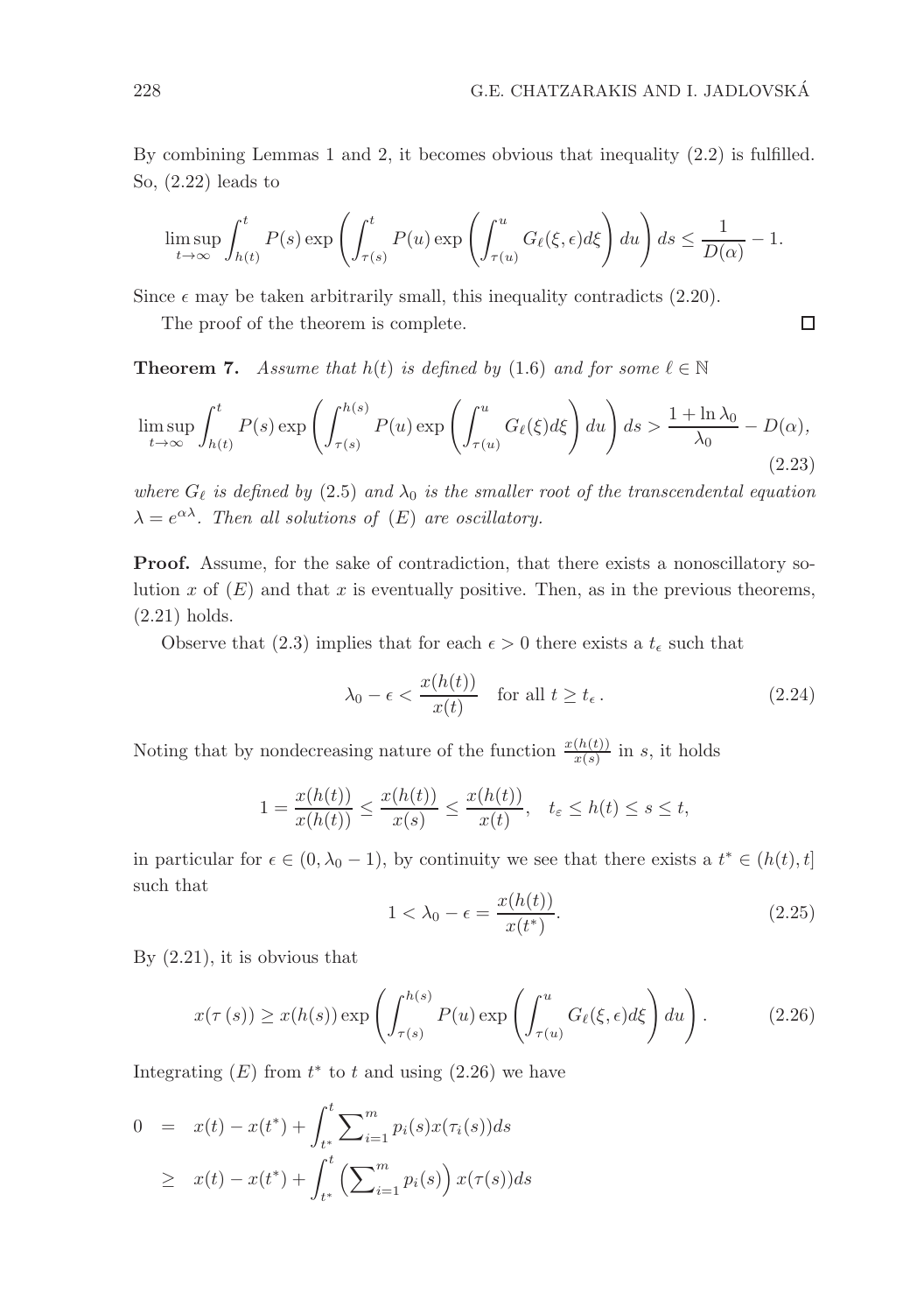$$
= x(t) - x(t^*) + \int_{t^*}^t P(s)x(\tau(s))ds
$$
  
\n
$$
\geq x(t) - x(t^*) + x(h(t)) \int_{t^*}^t P(s) \exp\left(\int_{\tau(s)}^{h(s)} P(u) \exp\left(\int_{\tau(u)}^u G_{\ell}(\xi, \epsilon) d\xi\right) du\right) ds
$$

or

$$
\int_{t^*}^t P(s) \exp\left(\int_{\tau(s)}^{h(s)} P(u) \exp\left(\int_{\tau(u)}^u G_\ell(\xi,\epsilon)d\xi\right) du\right) ds \le \frac{x(t^*)}{x(h(t))} - \frac{x(t)}{x(h(t))}.
$$

In view of (2.25) and Lemma 2, for the  $\epsilon$  considered, there exists  $t'_{\epsilon} \ge t_{\epsilon}$  such that

$$
\int_{t^*}^t P(s) \exp\left(\int_{\tau(s)}^{h(s)} P(u) \exp\left(\int_{\tau(u)}^u G_\ell(\xi, \epsilon) d\xi\right) du\right) ds < \frac{1}{\lambda_0 - \epsilon} - D(\alpha) + \epsilon, \tag{2.27}
$$

for  $t \geq t'_{\epsilon}$ .

Dividing  $(E)$  by  $x(t)$  and integrating from  $h(t)$  to  $t^*$  we find

$$
-\int_{h(t)}^{t^*} \frac{x'(s)}{x(s)} ds
$$
  
=  $\int_{h(t)}^{t^*} \sum_{i=1}^m p_i(s) \frac{x(\tau_i(s))}{x(s)} ds \ge \int_{h(t)}^{t^*} \left(\sum_{i=1}^m p_i(s)\right) \frac{x(\tau(s))}{x(s)} ds$  (2.28)  

$$
\ge \int_{h(t)}^{t^*} P(s) \frac{x(h(s))}{x(s)} \exp\left(\int_{\tau(s)}^{h(s)} P(u) \exp\left(\int_{\tau(u)}^u G_\ell(\xi, \epsilon) d\xi\right) du\right) ds.
$$

By (2.25), for  $s \ge h(t) \ge t'_{\epsilon}$ , we have  $\frac{x(h(s))}{x(s)} > \lambda_0 - \epsilon$ , so from (2.28) we get

$$
(\lambda_0 - \epsilon) \int_{h(t)}^{t^*} P(s) \exp\left(\int_{\tau(s)}^{h(s)} P(u) \exp\left(\int_{\tau(u)}^u G_\ell(\xi, \epsilon) d\xi\right) du\right) ds < - \int_{h(t)}^{t^*} \frac{x'(s)}{x(s)} ds.
$$

Hence, for all sufficiently large  $t$  we have

$$
\int_{h(t)}^{t^*} P(s) \exp\left(\int_{\tau(s)}^{h(s)} P(u) \exp\left(\int_{\tau(u)}^u G_\ell(\xi, \epsilon) d\xi\right) du\right) ds
$$
  

$$
< -\frac{1}{\lambda_0 - \epsilon} \int_{h(t)}^{t^*} \frac{x'(s)}{x(s)} ds = \frac{1}{\lambda_0 - \epsilon} \ln \frac{x(h(t))}{x(t^*)} = \frac{\ln(\lambda_0 - \epsilon)}{\lambda_0 - \epsilon},
$$

i.e.,

$$
\int_{h(t)}^{t^*} P(s) \exp\left(\int_{\tau(s)}^{h(s)} P(u) \exp\left(\int_{\tau(u)}^u G_\ell(\xi, \epsilon) d\xi\right) du\right) ds < \frac{\ln(\lambda_0 - \epsilon)}{\lambda_0 - \epsilon}.
$$
 (2.29)

Adding (2.27) and (2.29), and then taking the limit as  $t \to \infty$ , we have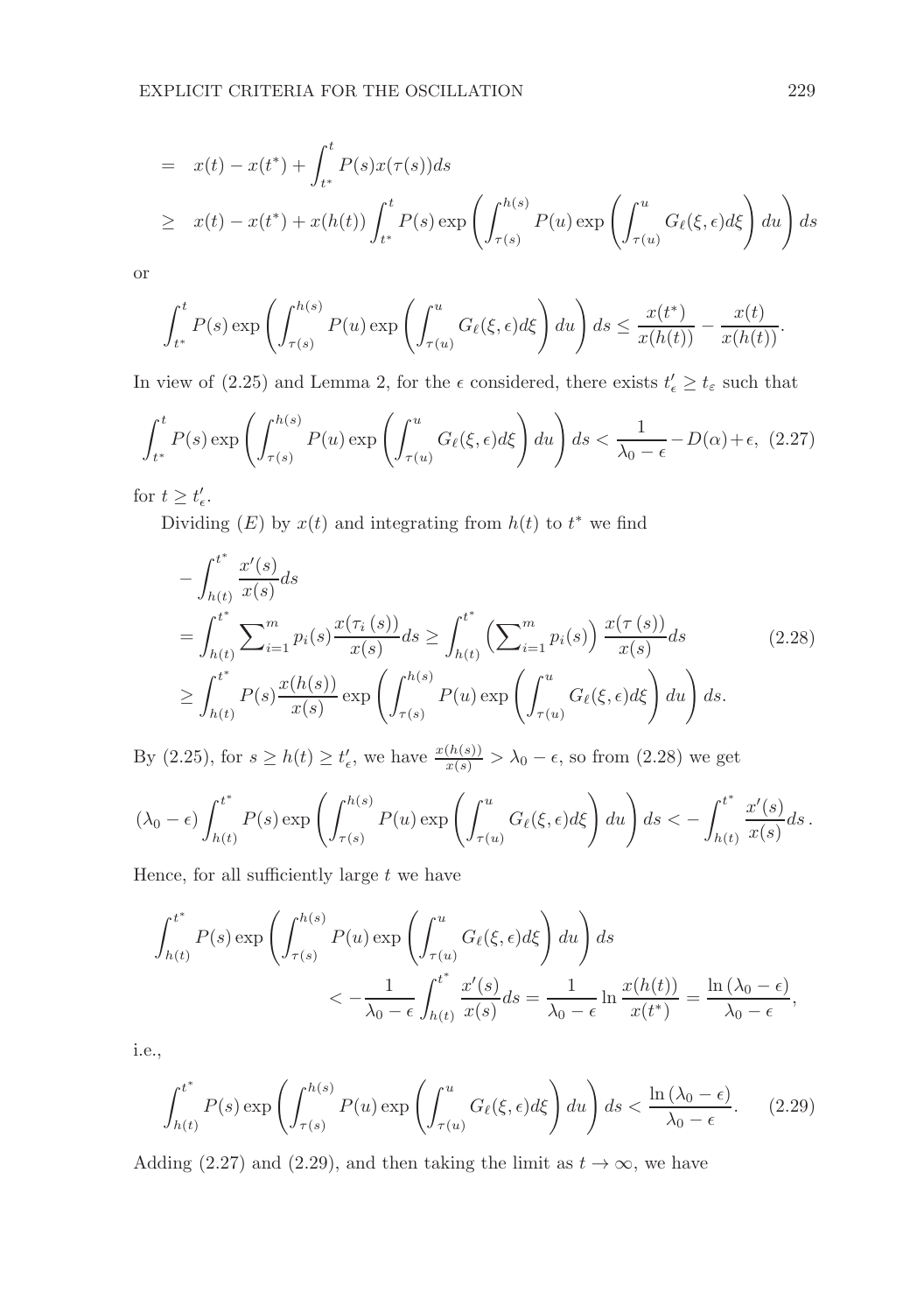$\Box$ 

$$
\limsup_{t \to \infty} \int_{h(t)}^t P(s) \exp \left( \int_{\tau(s)}^{h(s)} P(u) \exp \left( \int_{\tau(u)}^u G_\ell(\xi, \epsilon) d\xi \right) du \right) ds
$$
  

$$
\leq \frac{1 + \ln(\lambda_0 - \epsilon)}{\lambda_0 - \epsilon} - \frac{1 - \alpha - \sqrt{1 - 2\alpha - \alpha^2}}{2} + \epsilon.
$$

Since  $\epsilon$  may be taken arbitrarily small, this inequality contradicts (2.23).

The proof of the theorem is complete.

**Theorem 8.** Assume that  $h(t)$  is defined by (1.6) and for some  $\ell \in \mathbb{N}$ 

$$
\liminf_{t \to \infty} \int_{h(t)}^t P(s) \exp\left(\int_{\tau(s)}^{h(s)} P(u) \exp\left(\int_{\tau(u)}^u G_\ell(\xi) d\xi\right) du\right) ds > \frac{1}{e},\qquad(2.30)
$$

where  $G_{\ell}$  is defined by (2.5). Then all solutions of  $(E)$  are oscillatory.

Proof. Assume, for the sake of contradiction, that there exists a nonoscillatory solution  $x(t)$  of  $(E)$ . Since  $-x(t)$  is also a solution of  $(E)$ , we can confine our discussion only to the case where the solution  $x(t)$  is eventually positive. Then there exists  $t_1 > t_0$  such that  $x(t), x(\tau_i(t)) > 0, 1 \leq i \leq m$  for all  $t \geq t_1$ . Thus, from  $(E)$  we have

$$
x'(t) = -\sum_{i=1}^{m} p_i(t)x(\tau_i(t)) \le 0
$$
, for all  $t \ge t_1$ ,

which means that  $x(t)$  is an eventually nonincreasing function of positive numbers. Furthermore, as in previous theorem, (2.26) is satisfied.

Dividing (E) by  $x(t)$  and integrating from  $h(t)$  to t, for some  $t_2 \geq t_1$ , we have

$$
\ln\left(\frac{x(h(t))}{x(t)}\right) = \int_{h(t)}^{t} \sum_{i=1}^{m} p_i(s) \frac{x(\tau_i(s))}{x(s)} ds
$$
\n
$$
\geq \int_{h(t)}^{t} \left(\sum_{i=1}^{m} p_i(s)\right) \frac{x(\tau(s))}{x(s)} ds = \int_{h(t)}^{t} P(s) \frac{x(\tau(s))}{x(s)} ds.
$$
\n(2.31)

Combining the inequalities (2.26) and (2.31) we obtain

$$
\ln\left(\frac{x(h(t))}{x(t)}\right) \ge \int_{h(t)}^t P(s) \frac{x(h(s))}{x(s)} \exp\left(\int_{\tau(s)}^{h(s)} P(u) \exp\left(\int_{\tau(u)}^u G_{\ell}(\xi, \epsilon) d\xi\right) du\right) ds.
$$

From (2.30), it follows that there exists a constant  $c > 0$  such that for a sufficiently large t holds

$$
\int_{h(t)}^t P(s) \exp\left(\int_{\tau(s)}^{h(s)} P(u) \exp\left(\int_{\tau(u)}^u G_{\ell}(\xi) d\xi\right) du\right) ds \geq c > \frac{1}{e}.
$$

Choose  $c'$  such that  $c > c' > 1/e$ . For every  $\epsilon > 0$  such that  $c - \epsilon > c'$  we have

$$
\int_{h(t)}^t P(s) \exp\left(\int_{\tau(s)}^{h(s)} P(u) \exp\left(\int_{\tau(u)}^u G_\ell(\xi, \epsilon) d\xi\right) du\right) ds \ge c - \epsilon > c' > \frac{1}{e}.\tag{2.32}
$$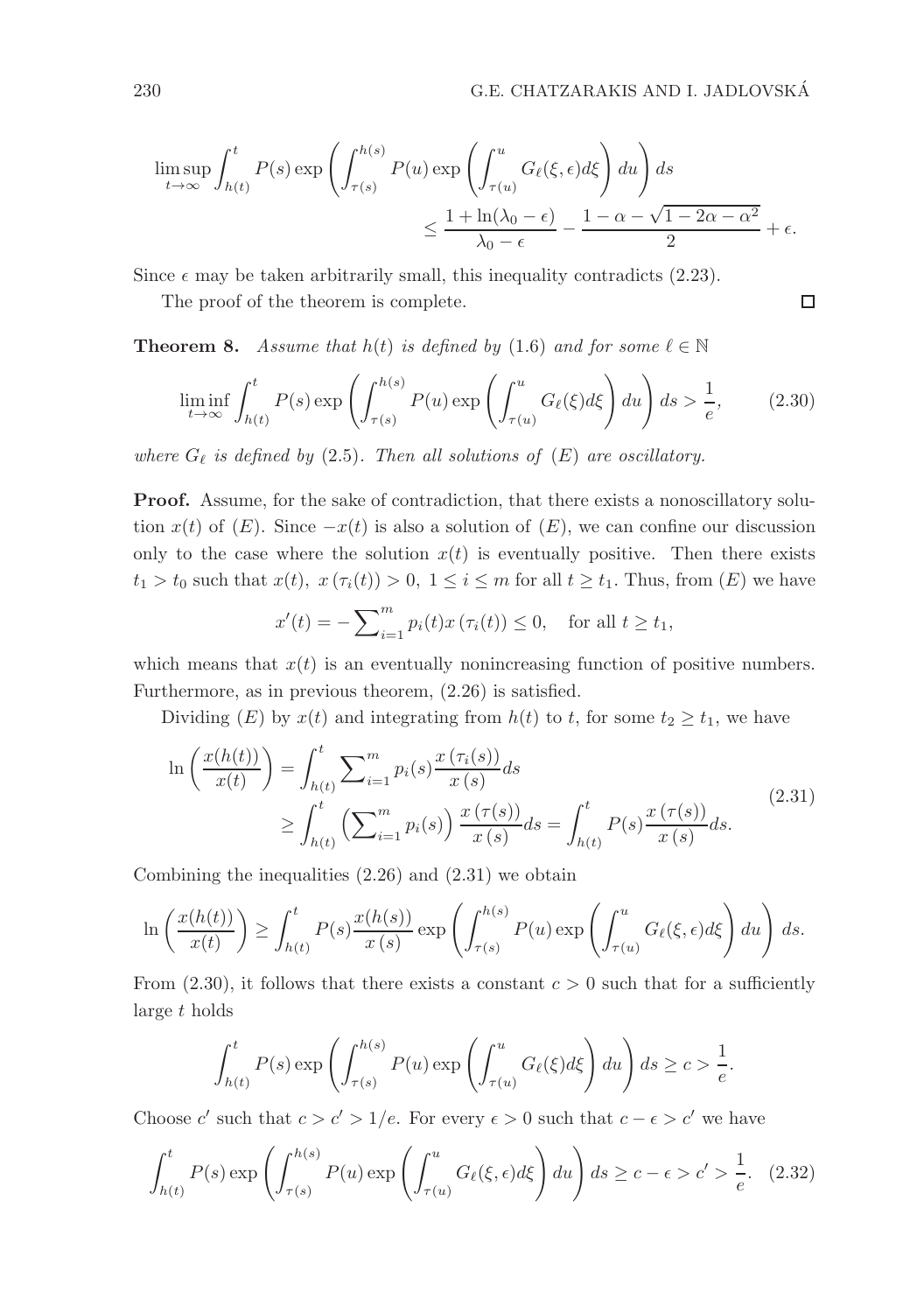Hence

$$
\ln\left(\frac{x(h(t))}{x(t)}\right) \ge c', \quad t \ge t_3.
$$

Thus

$$
\frac{x(h(t))}{x(t)} \ge e^{c'} \ge ec' > 1,
$$

which implies for some  $t \geq t_4 \geq t_3$ 

$$
x(h(t)) \ge (ec')x(t).
$$

Repeating the above procedure, it follows by induction that for any positive integer k,

$$
\frac{x(h(t))}{x(t)} \ge (ec')^k, \quad \text{for sufficiently large } t.
$$

Since  $ec' > 1$ , there is  $k \in \mathbb{N}$  satisfying  $k > 2(\ln(2) - \ln(c'))/(1 + \ln(c'))$  such that for t sufficiently large

$$
\frac{x(h(t))}{x(t)} \ge (ec')^k > \left(\frac{2}{c'}\right)^2.
$$
\n(2.33)

Taking the integral on  $[h(t), t]$ , which is not less than  $c'$ , we split the interval into two parts where integrals are not less than  $c'/2$ , let  $t_m \in (h(t), t)$  be the splitting point:

$$
\int_{h(t)}^{t_m} P(s) \exp\left(\int_{\tau(s)}^{h(s)} P(u) \exp\left(\int_{\tau(u)}^u G_\ell(\xi, \epsilon) d\xi\right) du\right) ds \ge \frac{c'}{2},
$$
\n
$$
\int_{t_m}^t P(s) \exp\left(\int_{\tau(s)}^{h(s)} P(u) \exp\left(\int_{\tau(u)}^u G_\ell(\xi, \epsilon) d\xi\right) du\right) ds \ge \frac{c'}{2}.
$$
\n(2.34)

Integrating  $(E)$  from  $t_m$  to  $t$ , gives

$$
x(t) - x(t_m) + \int_{t_m}^t \sum_{i=1}^m p_i(s) x(\tau_i(s)) = 0,
$$

or

$$
x(t) - x(t_m) + \int_{t_m}^t \left( \sum_{i=1}^m p_i(s) \right) x(\tau(s)) \le 0.
$$

Thus

$$
x(t) - x(t_m) + \int_{t_m}^t P(s)x(\tau(s)) \le 0,
$$

or

$$
x(t) - x(t_m) + x(h(t)) \int_{t_m}^t P(s) \exp\left(\int_{\tau(s)}^{h(s)} P(u) \exp\left(\int_{\tau(u)}^u G_\ell(\xi, \epsilon) d\xi\right) du\right) ds \le 0.
$$

The strict inequality is valid if we omit  $x(t) > 0$  in the left-hand side:

$$
-x(t_m) + x(h(t)) \int_{t_m}^t P(s) \exp\left(\int_{\tau(s)}^{h(s)} P(u) \exp\left(\int_{\tau(u)}^u G_\ell(\xi, \epsilon) d\xi\right) du\right) ds < 0.
$$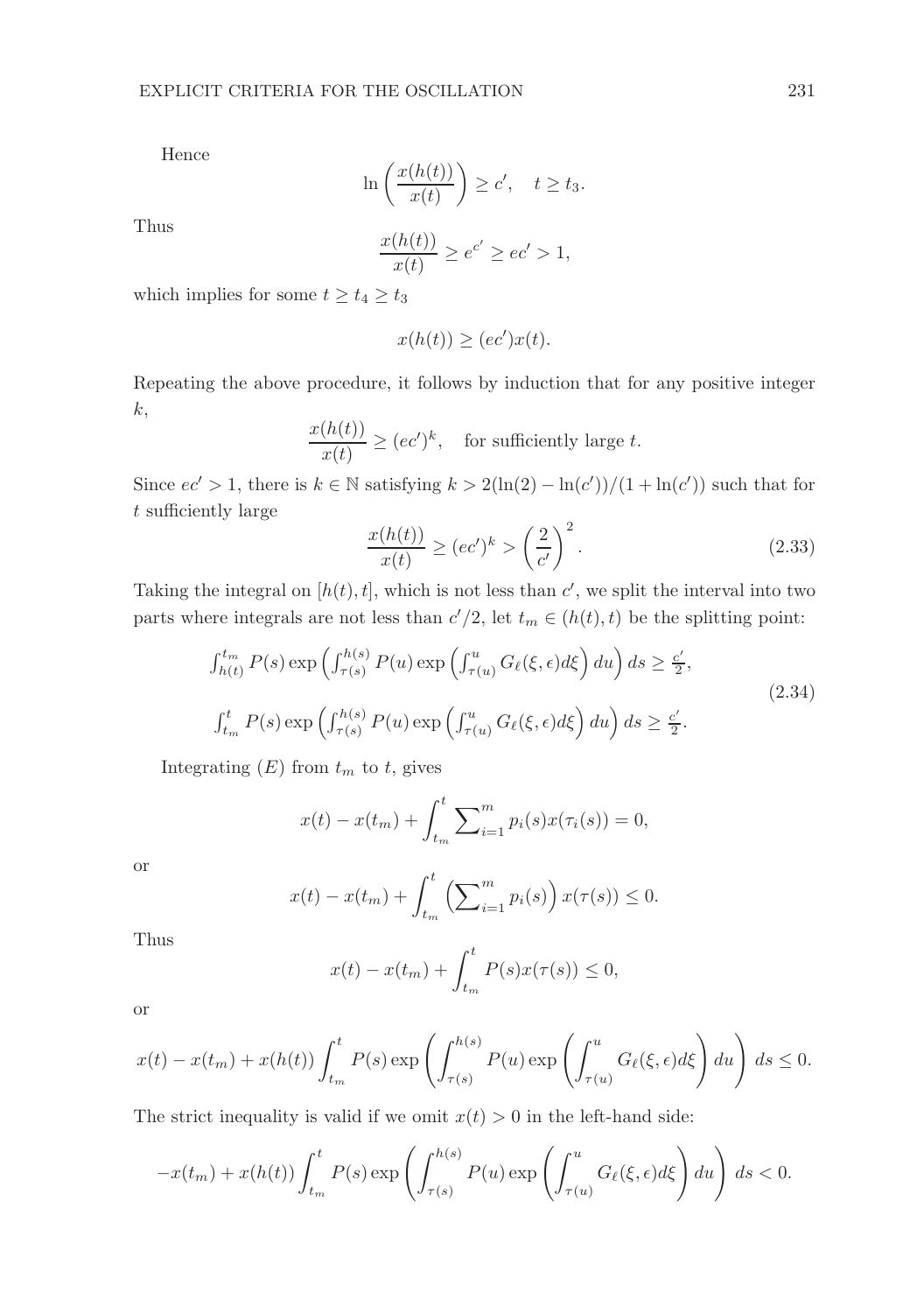Together with the second inequality in (2.34), implies

$$
x(t_m) > \frac{c'}{2}x(h(t)).
$$
\n(2.35)

Similarly, integration of  $(E)$  from  $h(t)$  to  $t_m$  with a later application of  $(2.26)$ leads to

$$
x(t_m)-x(h(t))+x(h(t_m))\int_{h(t)}^{t_m} P(s) \exp\left(\int_{\tau(s)}^{h(s)} P(u) \exp\left(\int_{\tau(u)}^u G_\ell(\xi,\epsilon)d\xi\right) du\right) ds \le 0.
$$

The strict inequality is valid if we omit  $x(t_m) > 0$  in the left-hand side:

$$
-x(h(t)) + x(h(t_m)) \int_{h(t)}^{t_m} P(s) \exp\left(\int_{\tau(s)}^{h(s)} P(u) \exp\left(\int_{\tau(u)}^u G_\ell(\xi, \epsilon) d\xi\right) du\right) ds < 0.
$$

Together with the first inequality in (2.34) implies

$$
x(h(t)) > \frac{c'}{2}x(h(t_m)).
$$
\n(2.36)

Combining the inequalities  $(2.35)$  and  $(2.36)$  we obtain

$$
x(h(t_m)) < \frac{2}{c'}x(h(t)) < \left(\frac{2}{c'}\right)^2 x(t_m),
$$

which contradicts (2.33).

The proof of the theorem is complete.

#### 2.2. ADVANCED DIFFERENTIAL EQUATIONS

Similar oscillation conditions for the (dual) advanced differential equation  $(E')$  can be derived easily. The proofs are omitted, since they are quite similar to the delay equation.

**Theorem 9.** Assume that  $\rho(t)$  is defined by (1.20) and for some  $\ell \in \mathbb{N}$ 

$$
\limsup_{t \to \infty} \int_{t}^{\rho(t)} Q(s) \exp\left(\int_{\rho(t)}^{\sigma(s)} Q(u) \exp\left(\int_{u}^{\sigma(u)} R_{\ell}(\xi) d\xi\right) du\right) ds > 1, \qquad (2.37)
$$

where

$$
R_{\ell}(t) = Q(t) \left[ 1 + \int_{t}^{\rho(t)} Q(s) \exp \left( \int_{t}^{\sigma(s)} Q(u) \exp \left( \int_{u}^{\sigma(u)} R_{\ell-1}(\xi) d\xi \right) du \right) ds \right],
$$
\n(2.38)

with  $R_0(t) = Q(t) \left[ 1 + \int_t^{\rho(t)} Q(s) \exp \left( \lambda_0 \int_t^{\sigma(s)} Q(u) du \right) ds \right]$ ,  $Q(t) = \sum_{i=1}^m q_i(t)$  and  $\lambda_0$  is the smaller root of the transcendental equation  $\lambda = e^{\beta \lambda}$ . Then all solutions of (E′ ) are oscillatory.

 $\Box$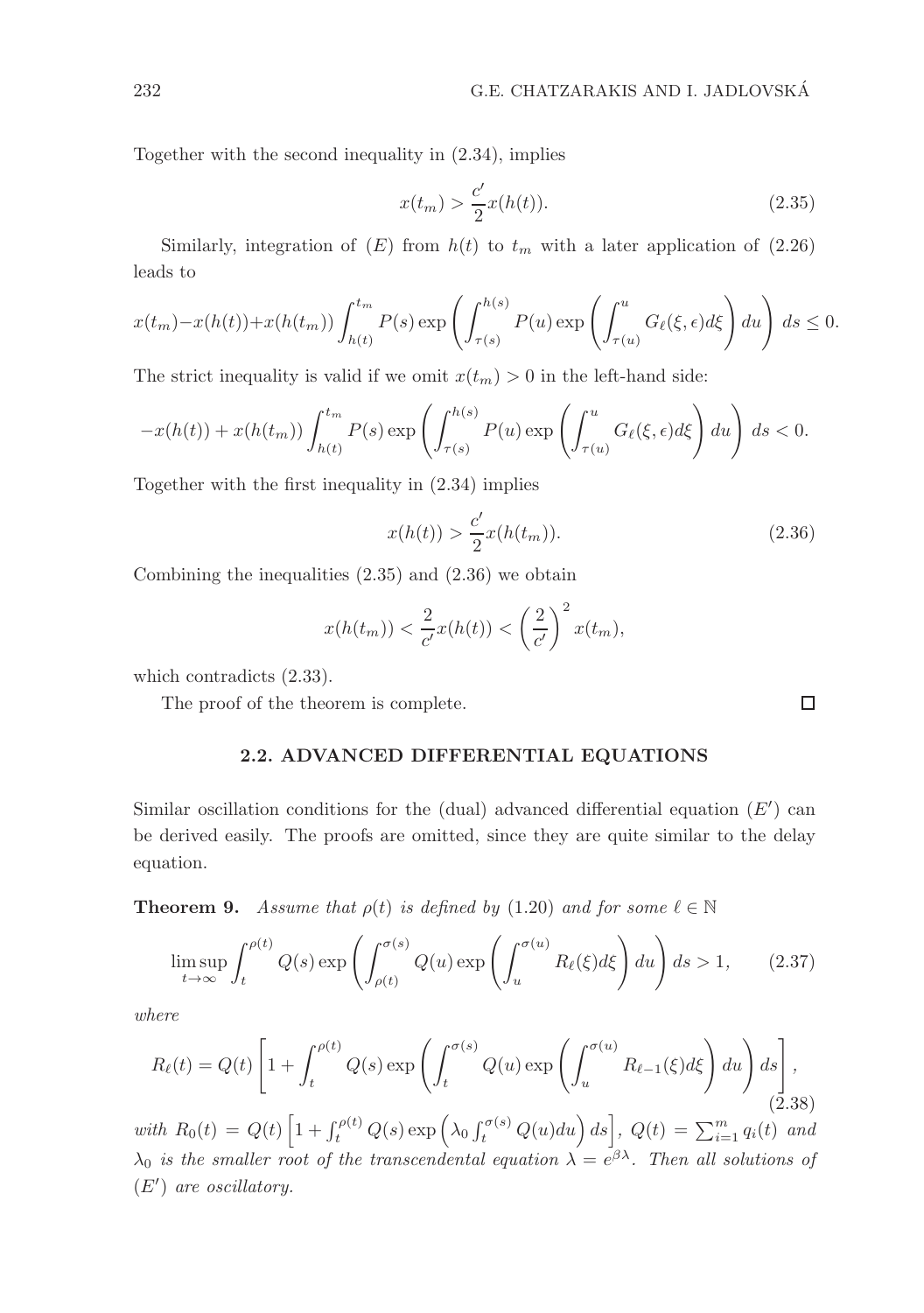**Theorem 10.** Assume that  $\rho(t)$  is defined by (1.20) and for some  $\ell \in \mathbb{N}$ 

$$
\limsup_{t \to \infty} \int_{t}^{\rho(t)} Q(s) \exp \left( \int_{\rho(t)}^{\sigma(s)} Q(u) \exp \left( \int_{u}^{\sigma(u)} R_{\ell}(\xi) d\xi \right) du \right) ds > 1 - D(\beta), (2.39)
$$

where  $R_{\ell}$  is defined by (2.38) Then all solutions of  $(E')$  are oscillatory.

**Theorem 11.** Assume that  $\rho(t)$  is defined by (1.20) and for some  $\ell \in \mathbb{N}$ 

$$
\limsup_{t \to \infty} \int_{t}^{\rho(t)} Q(s) \exp\left(\int_{t}^{\sigma(s)} Q(u) \exp\left(\int_{u}^{\sigma(u)} R_{\ell}(\xi) d\xi\right) du\right) ds > \frac{1}{D(\beta)} - 1,
$$
\n(2.40)

where  $R_{\ell}$  is defined by (2.38) Then all solutions of  $(E')$  are oscillatory.

**Theorem 12.** Assume that  $\rho(t)$  is defined by (1.20) and for some  $\ell \in \mathbb{N}$ 

$$
\limsup_{t \to \infty} \int_{t}^{\rho(t)} Q(s) \exp\left(\int_{\rho(s)}^{\sigma(s)} Q(u) \exp\left(\int_{u}^{\sigma(u)} R_{\ell}(\xi) d\xi\right) du\right) ds > \frac{1 + \ln \lambda_0}{\lambda_0} - D(\beta),\tag{2.41}
$$

where  $R_{\ell}$  is defined by (2.38) and  $\lambda_0$  is the smaller root of the transcendental equation  $\lambda = e^{\beta \lambda}$ . Then all solutions of  $(E')$  are oscillatory.

**Theorem 13.** Assume that  $\rho(t)$  is defined by (1.20) and for some  $\ell \in \mathbb{N}$ 

$$
\liminf_{t \to \infty} \int_{t}^{\rho(t)} Q(s) \exp\left(\int_{\rho(s)}^{\sigma(s)} Q(u) \exp\left(\int_{u}^{\sigma(u)} R_{\ell}(\xi) d\xi\right) du\right) ds > \frac{1}{e}, \qquad (2.42)
$$

where  $R_{\ell}$  is defined by (2.38) Then all solutions of  $(E')$  are oscillatory.

#### 2.3. DIFFERENTIAL INEQUALITIES

A slight modification in the proofs of Theorems 1 [6]−5 [10] leads to the following results about differential inequalities.

**Theorem 14.** Assume that all the conditions of Theorem 1 [6] or 2 [7] or 3 [8] or 4 [9] or 5 [10] hold. Then

 $(i)$  the delay [advanced] differential inequality

$$
x'(t) + \sum_{i=1}^{m} p_i(t)x(\tau_i(t)) \le 0 \quad \left[ x'(t) - \sum_{i=1}^{m} q_i(t)x(\sigma_i(t)) \ge 0 \right], \ \forall t \ge t_0,
$$

has no eventually positive solutions;

(ii) the delay [advanced] differential inequality

$$
x'(t) + \sum_{i=1}^{m} p_i(t)x(\tau_i(t)) \ge 0 \quad \left[ x'(t) - \sum_{i=1}^{m} q_i(t)x(\sigma_i(t)) \le 0 \right], \ \forall t \ge t_0,
$$

has no eventually negative solutions.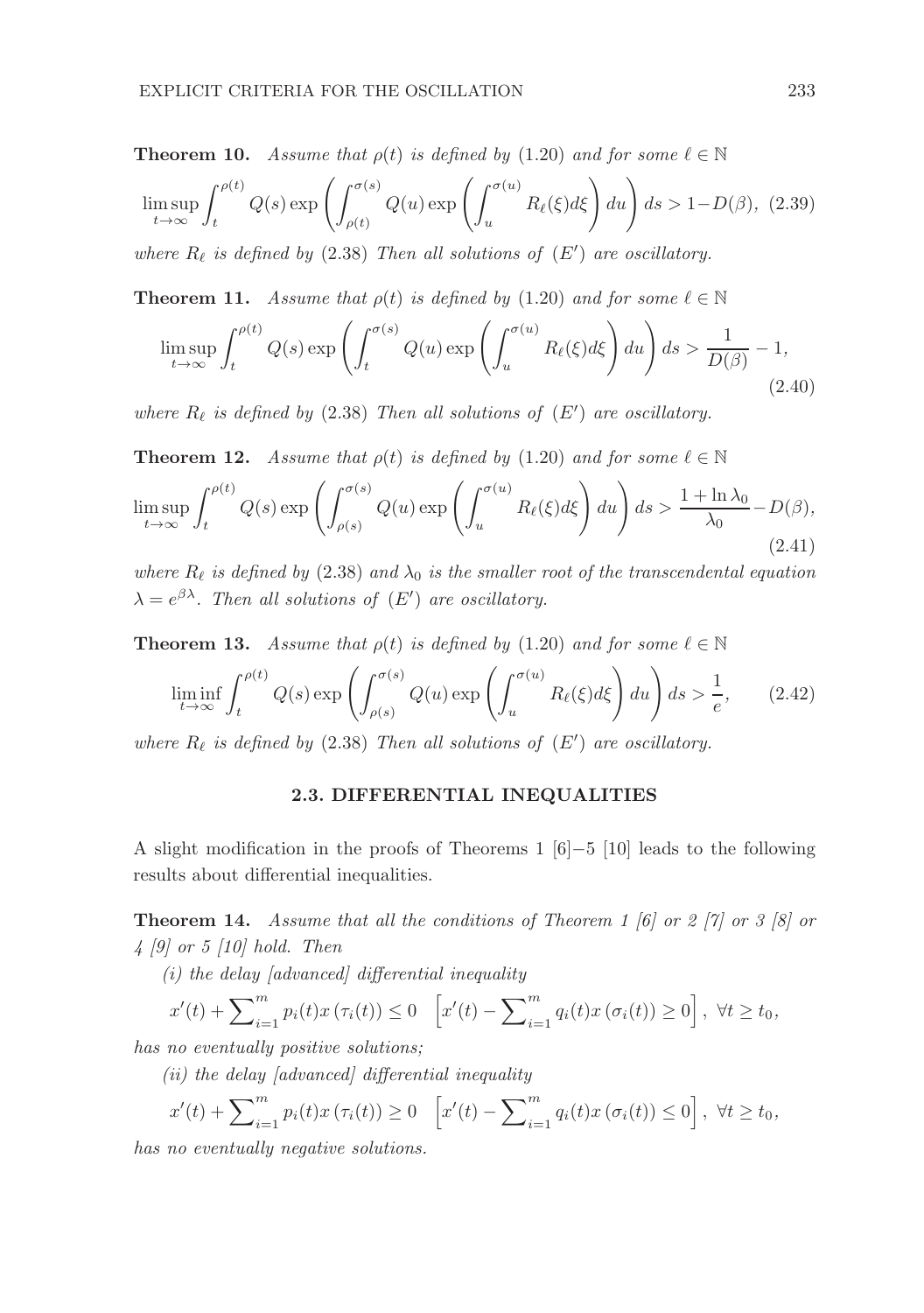## 3. EXAMPLES

In this section, examples illustrate cases when the results of the present paper imply oscillation while previously known results fail. The calculations were made by the use of MATLAB software.

Example 15. Consider the DDE

$$
x'(t) + \frac{177}{2000}x(\tau_1(t)) + \frac{59}{2000}x(\tau_2(t)) = 0, \quad t \ge 0,
$$
\n(3.1)

with (see Fig. 1,  $(a)$ )

$$
\tau_1(t) = \begin{cases}\n-3t + 24k - 2, & \text{if } t \in [6k, 6k + 1] \\
5t - 24k - 10, & \text{if } t \in [6k + 1, 6k + 2] \\
6k, & \text{if } t \in [6k + 2, 6k + 3] \\
-2t + 18k + 6, & \text{if } t \in [6k + 3, 6k + 4] \\
6t - 30k - 26, & \text{if } t \in [6k + 4, 6k + 5] \\
6k + 4, & \text{if } t \in [6k + 5, 6k + 6]\n\end{cases}
$$
 and  $\tau_2(t) = \tau_1(t) - 0.5$ 

where  $k \in \mathbb{N}_0$  and  $\mathbb{N}_0$  is the set of non-negative integers.



Figure 1: The graphs of  $\tau_1(t)$  and  $h_1(t)$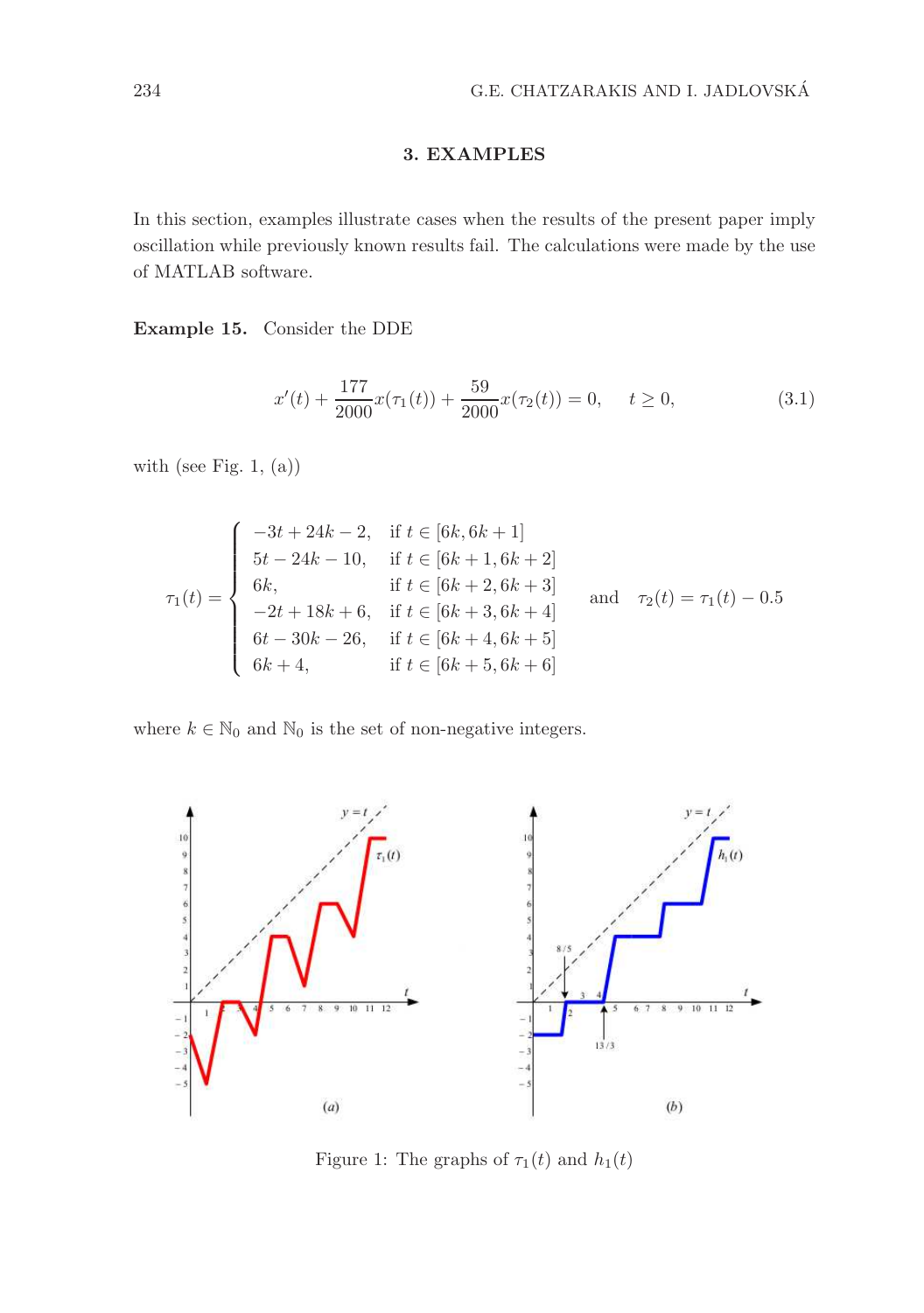By  $(1.6)$ , we see (Fig. 1, (b)) that

$$
h_1(t) = \begin{cases} 6k - 2, & \text{if } t \in [6k, 6k + 8/5] \\ 5t - 24k - 10, & \text{if } t \in [6k + 8/5, 6k + 2] \\ 6k, & \text{if } t \in [6k + 2, 6k + 13/3] \\ 6t - 30k - 26, & \text{if } t \in [6k + 13/3, 6k + 5] \\ 6k + 4, & \text{if } t \in [6k + 5, 6k + 6] \end{cases} \text{ and } h_2(t) = h_1(t) - 0.5
$$

and consequently

$$
h(t) = \max_{1 \leq i \leq 2} \{h_i(t)\} = h_1(t) \quad \text{and} \quad \tau(t) = \max_{1 \leq i \leq 2} \{\tau_i(t)\} = \tau_1(t).
$$

Observe that the function  $F_{\ell}: [0, \infty) \to \mathbb{R}_{+}$  defined as

$$
F_{\ell}(t) = \int_{h(t)}^{t} P(s) \exp\left(\int_{\tau(s)}^{h(t)} P(u) \exp\left(\int_{\tau(u)}^{u} G_{\ell}(\xi) d\xi\right) du\right) ds
$$

attains its maximum at  $t = 6k + 13/3$ ,  $k \in \mathbb{N}_0$ , for every  $\ell \geq 1$ . Specifically, by using algorithms on MATLAB software and taking into account the fact that  $P(t) =$  $\sum_{i=1}^{2} p_i(t) = 0.118$ , we obtain

$$
F_1(t = 6k + 13/3) = \int_{6k}^{6k + 13/3} P(s) \exp\left(\int_{\tau(s)}^{6k} P(u) \exp\left(\int_{\tau(u)}^u G_1(\xi) d\xi\right) du\right) ds
$$
  
\approx 1.0461.

Thus

$$
\limsup_{t \to \infty} F_1(t) \simeq 1.0461 > 1,
$$

that is, condition (2.4) of Theorem 1 is satisfied for  $\ell = 1$ , and therefore all solutions of (3.1) oscillate.

Observe, however, that

$$
\limsup_{t \to \infty} \int_{h(t)}^{t} \sum_{i=1}^{2} p_i(s)ds = \limsup_{k \to \infty} \int_{6k}^{6k+13/3} \sum_{i=1}^{2} p_i(s)ds = 0.5113 < 1,
$$
  
\n
$$
\alpha = \liminf_{t \to \infty} \int_{\tau(t)}^{t} \sum_{i=1}^{2} p_i(s)ds = \liminf_{k \to \infty} \int_{6k+4}^{6k+5} \sum_{i=1}^{2} p_i(s)ds = 0.118 < \frac{1}{e},
$$
  
\n
$$
\liminf_{t \to \infty} \sum_{i=1}^{2} p_i(t) (t - \tau_i(t))
$$
  
\n
$$
= \liminf_{t \to \infty} \left[ \frac{177}{2000} (t - \tau_1(t)) + \frac{59}{2000} (t - (\tau_1(t) - 0.5)) \right]
$$
  
\n
$$
= \liminf_{t \to \infty} [0.118 (t - \tau_1(t)) + 0.01475] = \liminf_{t \to \infty} [0.118 (t - \tau_1(t))] + 0.01475
$$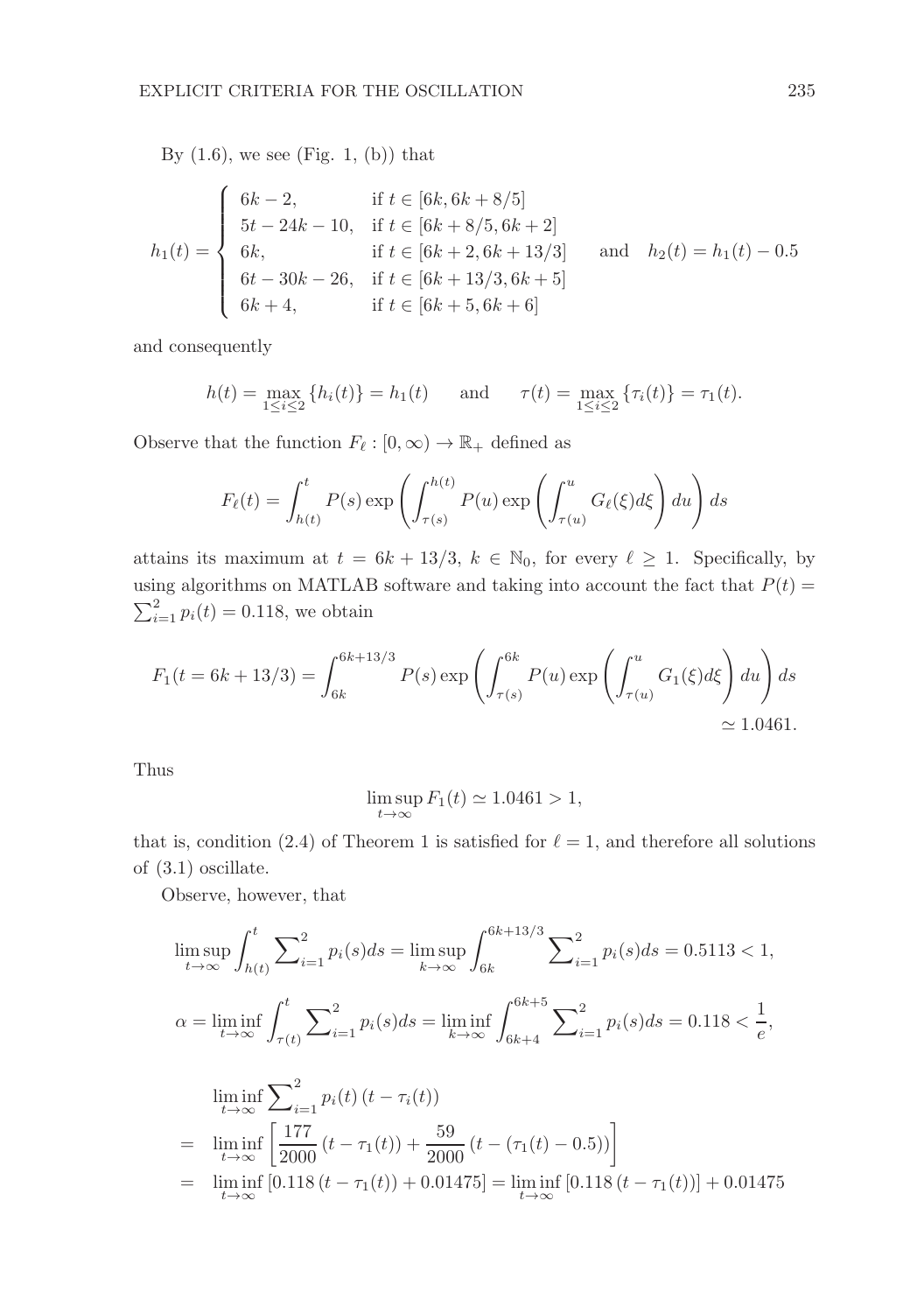$$
= 0.118 \cdot \liminf_{t \to \infty} (t - \tau_1(t)) + 0.01475 = 0.118 \cdot 1 + 0.01475 = 0.13275 < \frac{1}{e}.
$$

Also, observe that the function  $\Phi_r : [0, \infty) \to \mathbb{R}_+$  defined as

$$
\Phi_r(t) = \int_{h(t)}^t \sum_{i=1}^m p_i(\zeta) a_r(h(t), \tau_i(\zeta)) d\zeta
$$

attains its maximum at  $t = 6k + 13/3$  and its minimum at  $t = 6k + 5$ ,  $k \in \mathbb{N}_0$ , for every  $r \in \mathbb{N}$ . Specifically,

$$
\Phi_1(t) = 6k + 13/3 = \int_{6k}^{6k + 13/3} [p_1(\zeta)a_1(6k, \tau_1(\zeta)) + p_2(\zeta)a_1(6k, \tau_2(\zeta))] d\zeta
$$
\n
$$
= \int_{6k}^{6k + 1} [p_1(\zeta)a_1(6k, \tau_1(\zeta)) + p_2(\zeta)a_1(6k, \tau_2(\zeta))] d\zeta
$$
\n
$$
+ \int_{6k + 1}^{6k + 2} [p_1(\zeta)a_1(6k, \tau_1(\zeta)) + p_2(\zeta)a_1(6k, \tau_2(\zeta))] d\zeta
$$
\n
$$
+ \int_{6k + 2}^{6k + 3} [p_1(\zeta)a_1(6k, \tau_1(\zeta)) + p_2(\zeta)a_1(6k, \tau_2(\zeta))] d\zeta
$$
\n
$$
+ \int_{6k + 3}^{6k + 4} [p_1(\zeta)a_1(6k, \tau_1(\zeta)) + p_2(\zeta)a_1(6k, \tau_2(\zeta))] d\zeta
$$
\n
$$
+ \int_{6k + 4}^{6k + 13/3} [p_1(\zeta)a_1(6k, \tau_1(\zeta)) + p_2(\zeta)a_1(6k, \tau_2(\zeta))] d\zeta
$$
\n
$$
\approx 0.6452
$$

and

$$
\Phi_1(t = 6k + 5) = \int_{6k+4}^{6k+5} [p_1(\zeta)a_1(6k + 4, \tau_1(\zeta)) + p_2(\zeta)a_1(6k + 4, \tau_2(\zeta))] d\zeta
$$
  
  $\simeq 0.1743.$ 

Thus

$$
\limsup_{t \to \infty} \Phi_1(t) \simeq 0.6452 < 1
$$
\n
$$
\liminf_{t \to \infty} G_1(t) \simeq 0.1743 < 1/e
$$

and

$$
0.6452 < 1 - D(\alpha) \simeq 0.9920.
$$

Also, it is obvious that

$$
\limsup_{t \to \infty} \int_{h(t)}^{t} \sum_{i=1}^{2} p_i(\zeta) a_r(h(\zeta), \tau_i(\zeta)) d\zeta \le \limsup_{t \to \infty} \Phi_1(t) \simeq 0.6452
$$
  
< 
$$
< \frac{1 + \ln \lambda_0}{\lambda_0} - D(\alpha) \simeq 0.9837,
$$

where  $\lambda_0 = 1.14461$  is the smaller root of  $e^{0.118\lambda} = \lambda$ .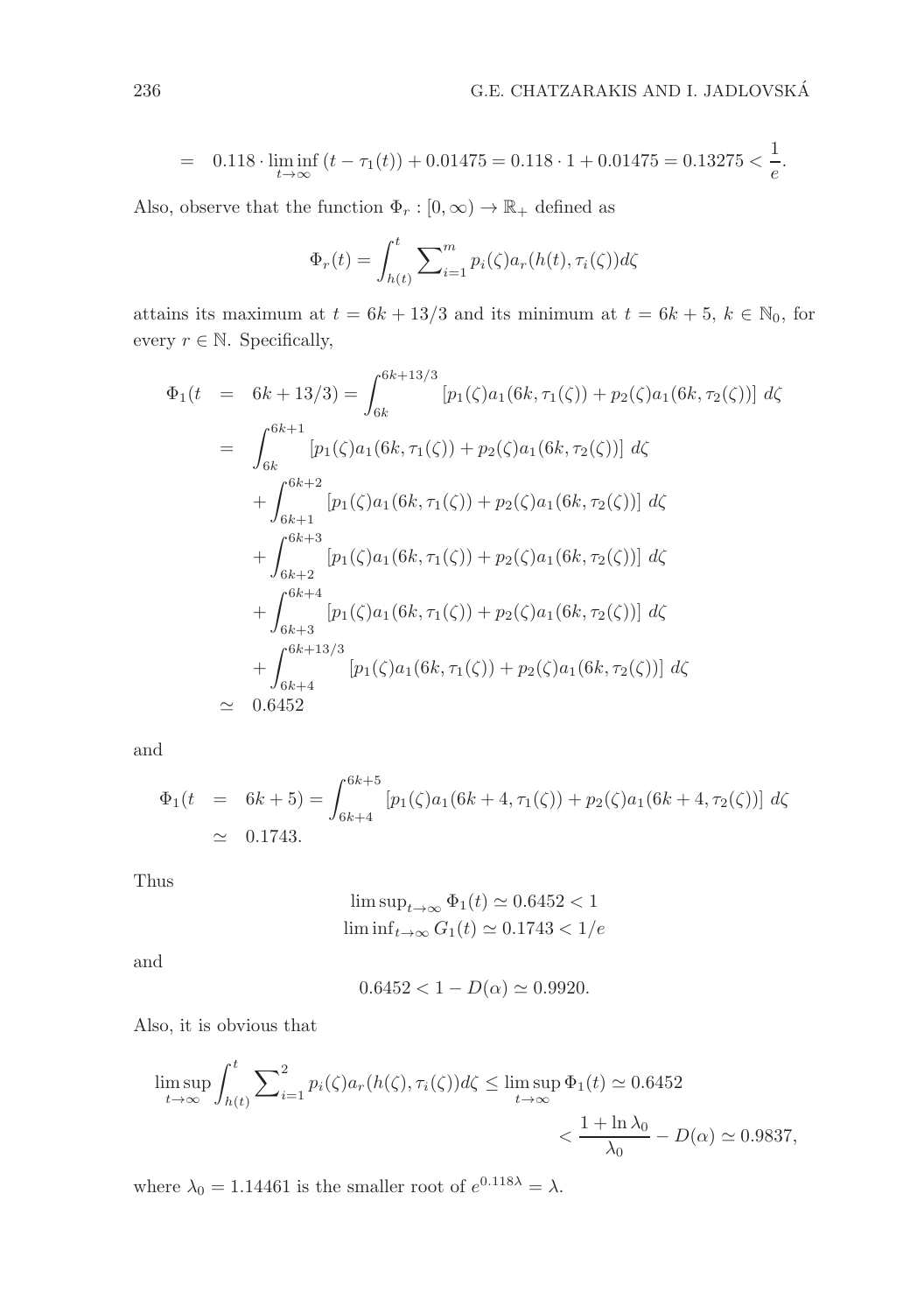Finally, by using algorithms on MATLAB software, we obtain

$$
\limsup_{t \to \infty} \int_{h(t)}^{t} \overline{P}(s) \exp\left(\int_{\tau(s)}^{h(t)} \overline{P}_j(u) du\right) ds \simeq 0.7961 < 1,
$$
  
0.7961  $< 1 - D(\alpha) \simeq 0.9920$ ,

$$
\limsup_{t \to \infty} \int_{h(t)}^t \overline{P}(s) \exp\left(\int_{\tau(s)}^{h(s)} \overline{P}_j(u) du\right) ds \simeq 0.6384 < \frac{1 + \ln \lambda_0}{\lambda_0} - D(\alpha) \simeq 0.9837,
$$

where  $\lambda_0 = 1.29586$  is the smaller root of  $e^{\lambda\beta} = \lambda$ ,

$$
\limsup_{t \to \infty} \int_{h(t)}^t \overline{P}(s) \exp\left(\int_{\tau(s)}^t \overline{P}_j(u) du\right) ds \simeq 2.5211 < \frac{1}{D(\alpha)} \simeq 125.5436
$$

and

$$
\liminf_{t \to \infty} \int_{h(t)}^t \overline{P}(s) \exp\left(\int_{\tau(s)}^{h(s)} \overline{P}_j(u) du\right) ds \simeq 0.1259 < \frac{1}{e}.
$$

That is, none of the conditions  $(1.3)$ ,  $(1.4)$ ,  $(1.6)$ ,  $(1.8)$  (for  $r = 1$ ),  $(1.9)$  (for  $r = 1$ ),  $(1.10)$  (for  $r = 1$ ),  $(1.11)$  (for  $r = 1$ ),  $(1.12)$  (for  $j = 1$ ),  $(1.13)$  (for  $j = 1$ ),  $(1.14)$  (for  $j = 1$ , (1.15) (for  $j = 1$ ) and (1.16) (for  $j = 1$ ) is satisfied.

Notation. It is worth noting that the improvement of condition  $(2.4)$  to the corresponding condition  $(1.3)$  is significant, approximately  $104.6\%$ , if we compare the values on the left-side of these conditions. Also, the improvement compared to conditions  $(1.8)$  and  $(1.12)$  is very satisfactory, around  $62.14\%$  and  $31.4\%$ , respectively. In addition, observe that conditions  $(1.8)$ − $(1.9)$  and  $(1.10)$ − $(1.16)$  do not lead to oscillation for first iteration. On the contrary, condition (2.4) is satisfied from the first iteration. This means that our condition is better and much faster than (1.8)−(1.9) and  $(1.10)–(1.16)$ .

Example 16. Consider the ADE

$$
x'(t) - \frac{3}{20}x(\sigma_1(t)) - \frac{1}{20}x(\sigma_2(t)) = 0, \quad t \ge 0,
$$
\n(3.2)

with (see Fig. 2,  $(a)$ )

$$
\sigma_1(t) = \begin{cases}\n4t - 21k + 1, & \text{if } t \in [7k, 7k + 1] \\
-t + 14k + 6, & \text{if } t \in [7k + 1, 7k + 2] \\
7k + 4, & \text{if } t \in [7k + 2, 7k + 3] \\
3t - 14k - 5, & \text{if } t \in [7k + 3, 7k + 4] \\
-t + 14k + 11, & \text{if } t \in [7k + 4, 7k + 5] \\
2t - 7k - 4, & \text{if } t \in [7k + 5, 7k + 6] \\
7k + 8, & \text{if } t \in [7k + 6, 7k + 7]\n\end{cases}
$$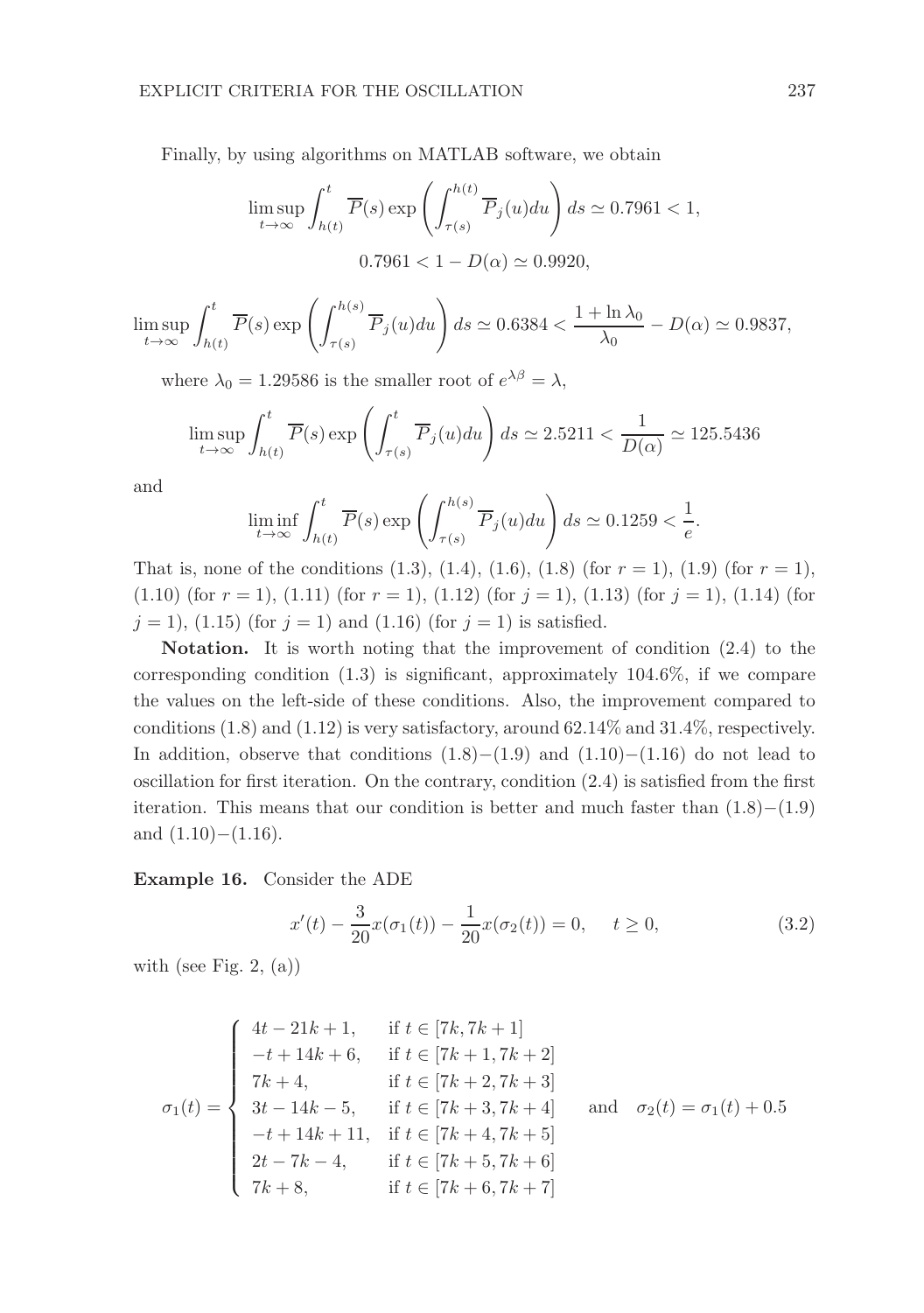

Figure 2: The graphs of  $\sigma_1(t)$  and  $\rho_1(t)$ 

where  $k \in \mathbb{N}_0$  and  $\mathbb{N}_0$  is the set of non-negative integers.

By  $(1.20)$ , we see (Fig. 2, (b)) that

$$
\rho_1(t) = \begin{cases}\n4t - 21k + 1, & \text{if } t \in [7k, 7k + 3/4] \\
7k + 4, & \text{if } t \in [7k + 3/4, 7k + 3] \\
3t - 14k - 5, & \text{if } t \in [7k + 3, 7k + 11/3] \\
7k + 6, & \text{if } t \in [7k + 11/3, 7k + 5] \\
2t - 7k - 4, & \text{if } t \in [7k + 5, 7k + 6] \\
7k + 8, & \text{if } t \in [7k + 6, 7k + 7]\n\end{cases}
$$
 and  $\rho_2(t) = \rho_1(t) + 0.5$ 

and consequently

$$
\rho(t) = \min_{1 \le i \le 2} {\rho_i(t)} = \rho_1(t)
$$
 and  $\sigma(t) = \min_{1 \le i \le 2} {\sigma_i(t)} = \sigma_1(t)$ .

Observe, that the function  $F_{\ell} : \mathbb{R}_0 \to \mathbb{R}_+$  defined as

$$
F_{\ell}(t) = \int_{t}^{\rho(t)} Q(s) \exp\left(\int_{\rho(t)}^{\sigma(s)} Q(u) \exp\left(\int_{u}^{\sigma(u)} R_{\ell}(\xi) d\xi\right) du\right) ds,
$$

attains its minimum at  $t = 7k + 3/4$ ,  $k \in \mathbb{N}_0$ , for every  $\ell \in \mathbb{N}$ . Specifically, by using an algorithm on MATLAB software and taking into account the fact that  $Q(t)$  =  $\sum_{i=1}^{2} q_i(t) = 0.2$ , we obtain

$$
F_1(t = 7k + 3/4) = \int_{7k + 3/4}^{7k + 4} Q(s) \exp\left(\int_{7k + 4}^{\sigma(s)} Q(u) \exp\left(\int_u^{\sigma(u)} R_1(\xi) d\xi\right) du\right) ds
$$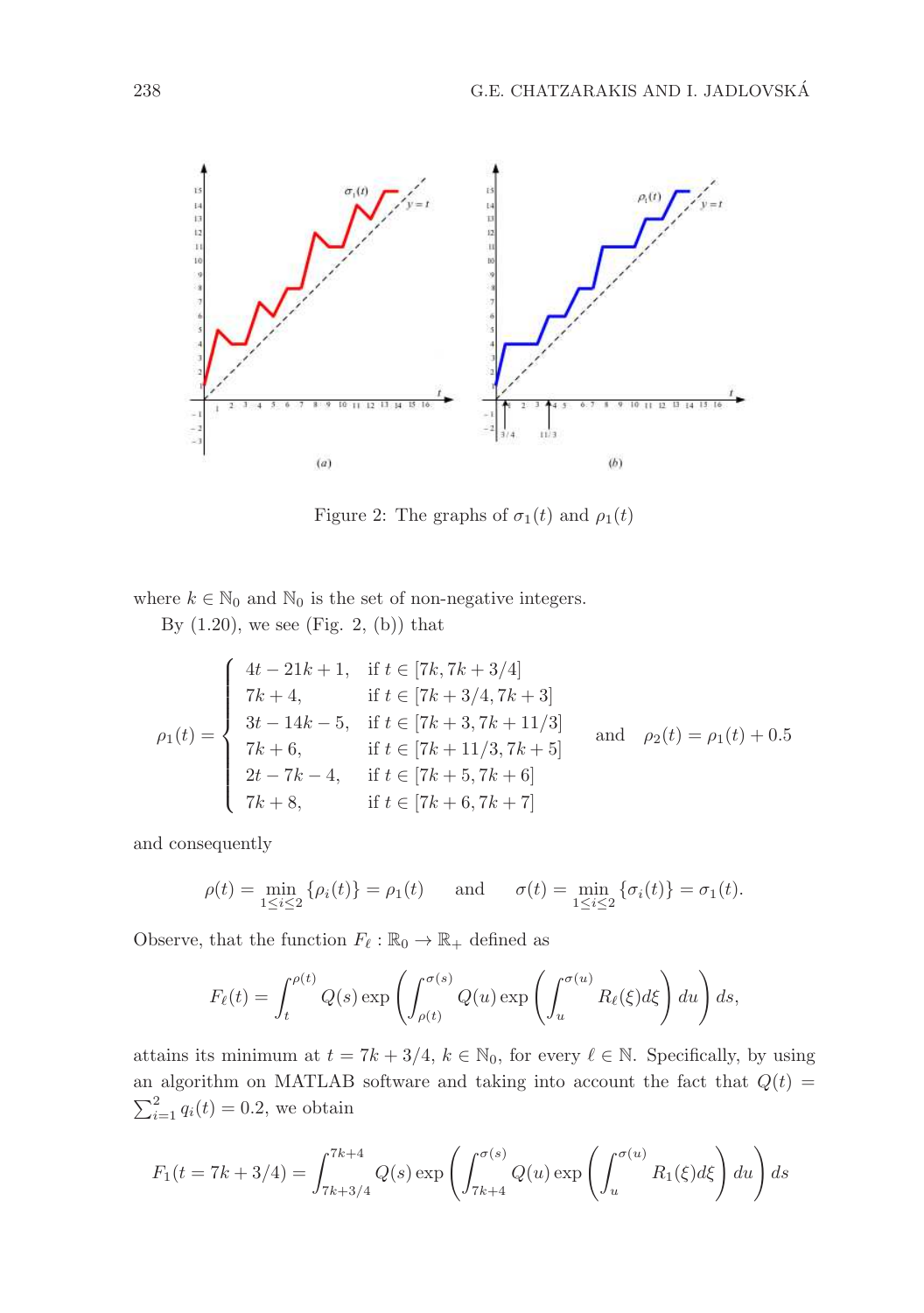$\simeq 1.01496$ 

and therefore

$$
\limsup_{t \to \infty} F_1(t) \simeq 1.01496 > 1.
$$

That is, condition (2.37) of Theorem 6 is satisfied for  $\ell = 1$ , and therefore all solutions of (3.2) oscillate.

Observe, however, that

$$
\limsup_{t \to \infty} \int_{t}^{\rho(t)} \sum_{i=1}^{2} q_{i}(s) ds = \limsup_{k \to \infty} \int_{7k+3/4}^{7k+4} 0.2 ds = 0.65 < 1,
$$
  

$$
\liminf_{t \to \infty} \int_{t}^{\sigma(t)} \sum_{i=1}^{m} q_{i}(s) ds = \liminf_{k \to \infty} \int_{7k+3}^{7k+4} 0.2 ds = 0.2 < \frac{1}{e},
$$
  

$$
\liminf_{t \to \infty} \sum_{i=1}^{2} q_{i}(t) (\sigma_{i}(t) - t) = \liminf_{t \to \infty} \left[ \frac{3}{20} (\sigma_{1}(t) - t) + \frac{1}{20} (\sigma_{1}(t) + 0.5 - t) \right]
$$
  

$$
= \liminf_{t \to \infty} [0.2 (\sigma_{1}(t) - t) + 0.025]
$$
  

$$
= \liminf_{t \to \infty} [0.2 (\sigma_{1}(t) - t)] + 0.025
$$
  

$$
= 0.2 \cdot 1 + 0.025 = 0.225 < \frac{1}{e}.
$$

Also, observe that the function  $W_r : [0, \infty) \to \mathbb{R}_+$  defined as

$$
W_r(t) = \int_t^{\rho(t)} \sum_{i=1}^2 q_i(\zeta) b_r(\rho(t), \sigma_i(\zeta)) d\zeta
$$

attains its maximum at  $t = 7k + 3/4$  and its minimum at  $t = 7k + 3$ ,  $k \in \mathbb{N}_0$ , for every  $r \in \mathbb{N}$ . Specifically,

$$
W_{1}(t = 7k + 3/4) = \int_{7k+3/4}^{7k+4} [q_{1}(\zeta)b_{1}(7k + 4, \sigma_{1}(\zeta)) + q_{2}(\zeta)b_{1}(7k + 4, \sigma_{2}(\zeta))] d\zeta
$$
  
\n
$$
= \int_{7k+3/4}^{7k+1} [q_{1}(\zeta)b_{1}(7k + 4, \sigma_{1}(\zeta)) + q_{2}(\zeta)b_{1}(7k + 4, \sigma_{2}(\zeta))] d\zeta
$$
  
\n
$$
+ \int_{7k+1}^{7k+2} [q_{1}(\zeta)b_{1}(7k + 4, \sigma_{1}(\zeta)) + q_{2}(\zeta)b_{1}(7k + 4, \sigma_{2}(\zeta))] d\zeta
$$
  
\n
$$
+ \int_{7k+2}^{7k+3} [q_{1}(\zeta)b_{1}(7k + 4, \sigma_{1}(\zeta)) + q_{2}(\zeta)b_{1}(7k + 4, \sigma_{2}(\zeta))] d\zeta
$$
  
\n
$$
+ \int_{7k+3}^{7k+4} [q_{1}(\zeta)b_{1}(7k + 4, \sigma_{1}(\zeta)) + q_{2}(\zeta)b_{1}(7k + 4, \sigma_{2}(\zeta))] d\zeta
$$
  
\n
$$
\approx 0.7705
$$

$$
W_1(t = 7k+3) = \int_{7k+3}^{7k+4} [q_1(\zeta)b_1(7k+4, \sigma_1(\zeta)) + q_2(\zeta)b_1(7k+4, \sigma_2(\zeta))] d\zeta \simeq 0.28125
$$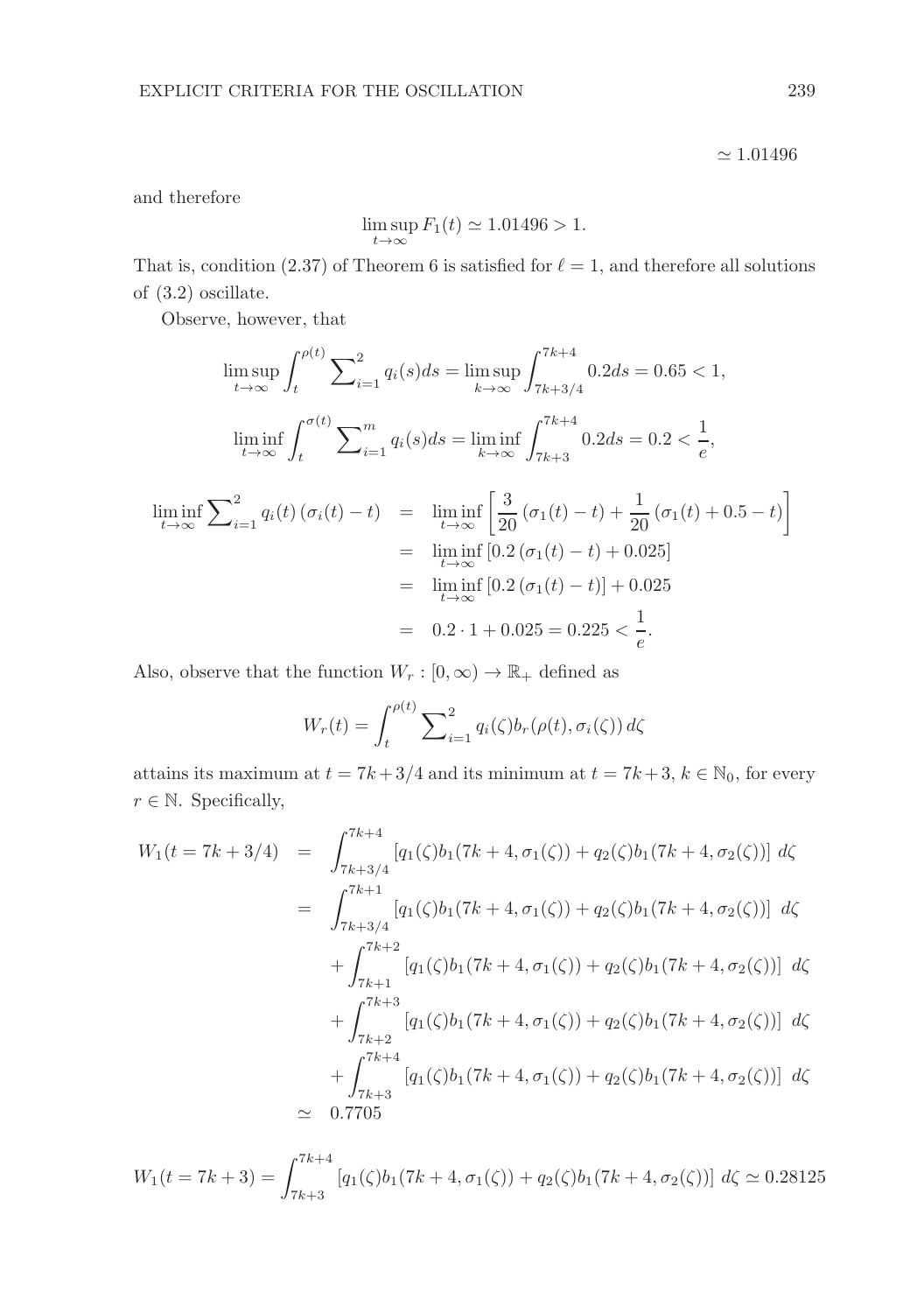Thus

$$
\limsup_{t \to \infty} W_1(t) \simeq 0.7705 < 1
$$
\n
$$
\liminf_{t \to \infty} W_1(t) \simeq 0.28125 < 1/e
$$

and

$$
0.7705 < 1 - D(\beta) \simeq 0.9742.
$$

Finally, by using an algorithm on MATLAB software, we obtain

$$
\limsup_{t \to \infty} \int_{t}^{\rho(t)} \overline{Q}(s) \exp\left(\int_{\rho(t)}^{\sigma(s)} \overline{Q}_{1}(u) du\right) ds \simeq 0.8687 < 1,
$$
  

$$
0.8687 < 1 - D(\beta) \simeq 0.9742,
$$
  

$$
\limsup_{t \to \infty} \int_{t}^{\rho(t)} \overline{Q}(s) \exp\left(\int_{t}^{\sigma(s)} \overline{Q}_{1}(u) du\right) ds \simeq 3.7953 < \frac{1}{D(\beta)} \simeq 38.71,
$$

where  $\lambda_0 = 1.29586$  is the smaller root of  $e^{\lambda\beta} = \lambda$ .

$$
\limsup_{t \to \infty} \int_{t}^{\rho(t)} \overline{Q}(s) \exp\left(\int_{\rho(s)}^{\sigma(s)} \overline{Q}_1(u) du\right) ds \simeq 0.7234 < \frac{1 + \ln \lambda_0}{\lambda_0} - D(\beta) \simeq 0.9458
$$

and

$$
\liminf_{t \to \infty} \int_{t}^{\rho(t)} \overline{Q}(s) \exp\left(\int_{\rho(s)}^{\sigma(s)} \overline{Q}_1(u) du\right) ds \simeq 0.2144 < \frac{1}{e}.
$$

That is, none of the conditions  $(1.17)$ ,  $(1.18)$ ,  $(1.19)$ ,  $(1.22)$  (for  $r = 1$ ),  $(1.23)$  (for  $r = 1$ ,  $(1.24)$  (for  $r = 1$ ),  $(1.25)$  (for  $j = 1$ ),  $(1.26)$  (for  $j = 1$ ),  $(1.27)$  (for  $j = 1$ ), (1.28) (for  $j = 1$ ) and (1.29) (for  $j = 1$ ) is satisfied.

Notation. It is worth noting that the improvement of condition (2.37) to the corresponding condition  $(1.17)$  is significant, approximately 56.14%, if we compare the values on the left-side of these conditions. Also, the improvement compared to conditions  $(1.22)$  and  $(1.25)$  is very satisfactory, around  $31.73\%$  and  $16.84\%$ , respectively. In addition, observe that conditions  $(1.22)$ − $(1.24)$  and  $(1.25)$ − $(1.29)$  do not lead to oscillation for first iteration. On the contrary, condition (2.37) is satisfied from the first iteration. This means that our condition is better and much faster than  $(1.22)–(1.24)$  and  $(1.25)–(1.29)$ .

Remark 17. Similarly, one can construct examples to illustrate the other main results.

#### REFERENCES

[1] E. Braverman, G. E. Chatzarakis and I. P. Stavroulakis, Iterative oscillation tests for differential equations with several non-monotone arguments, Adv. Difference Equ., 2016, Paper No. 87, 18pp.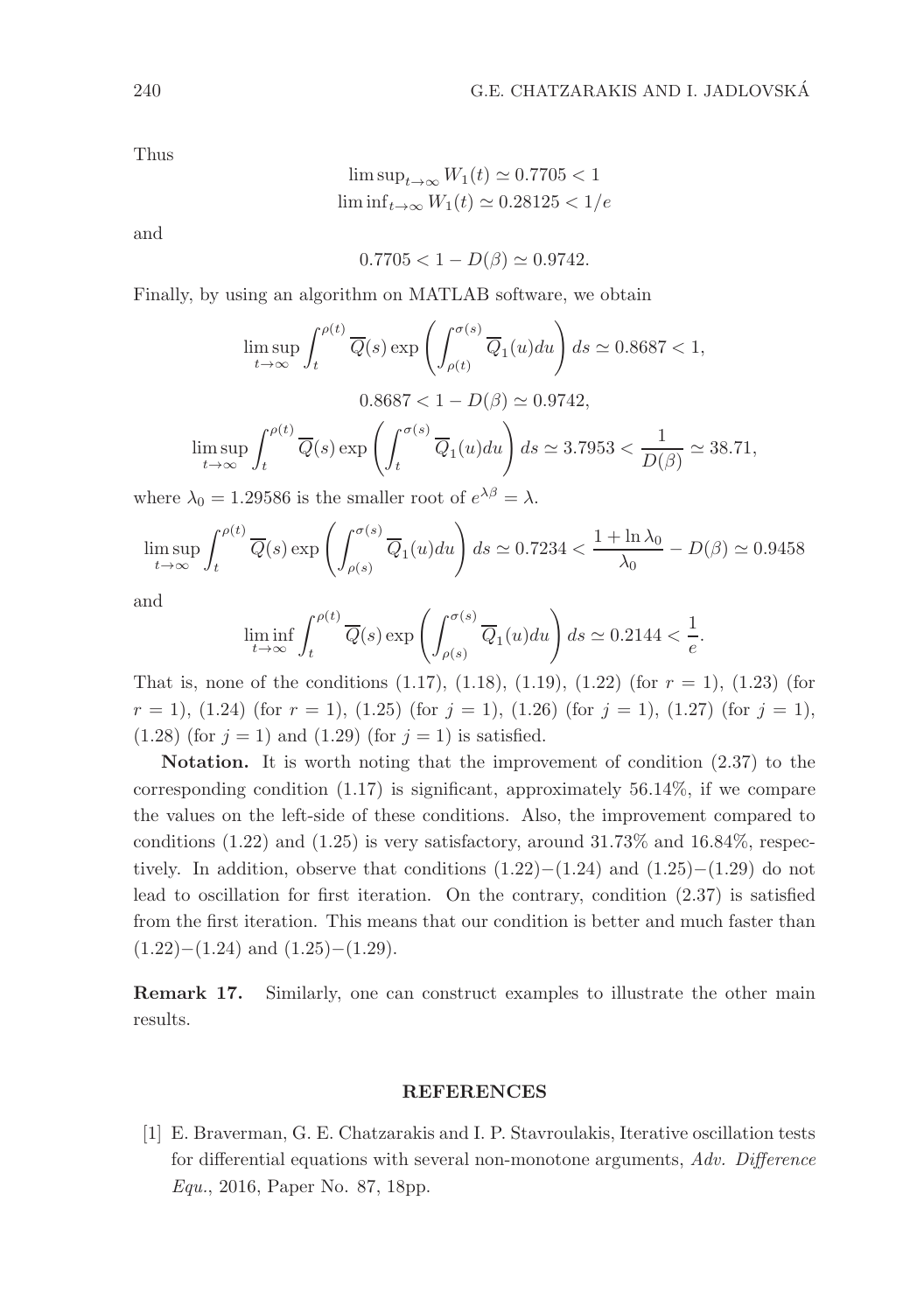- [2] G.E. Chatzarakis, Differential equations with non-monotone arguments: Iterative Oscillation results, J. Math. Comput. Sci., 6  $(2016)$ , No. 5, 953–964.
- [3] G.E. Chatzarakis and H. Péics, Differential equations with several non-monotone arguments: An oscillation result, Appl. Math. Lett., 68 (2017), 20−26.
- [4] G. E. Chatzarakis, Oscillations caused by several non-monotone deviating arguments, Differ. Equ. Appl., 9 (2017), no. 3, 285−310.
- [5] L. H. Erbe, Qingkai Kong and B.G. Zhang, Oscillation Theory for Functional Differential Equations, Marcel Dekker, New York, 1995.
- [6] L. H. Erbe and B. G. Zhang, Oscillation of first order linear differential equations with deviating arguments, Differential Integral Equations, 1 (1988), 305−314.
- [7] N. Fukagai and T. Kusano, Oscillation theory of first order functional-differential equations with deviating arguments, Ann. Mat. Pura Appl. **136** (1984), 95−117.
- [8] M.K. Grammatikopoulos and M. R.S. Kulenovic, First Order Functional Differential Inequalities with Oscillating Coefficients, Nonlinear Analysis TMA 8 (9), (1984), 1043−1054.
- [9] B.R. Hunt and J.A. Yorke, When all solutions of  $x'(t) = -\sum q_i(t)x(t T_i(t))$ oscillate, J. Differential Equations 53 (1984), 139−145.
- [10] J. Jaroš and I. P. Stavroulakis, Oscillation tests for delay equations, Rocky Mountain J. Math., 45 (2000), 2989−2997.
- [11] M. Kon, Y. G. Sficas and I. P. Stavroulakis, Oscillation criteria for delay equations, Proc. Amer. Math. Soc., 128 (1994), 675−685.
- [12] R. G. Koplatadze and T. A. Chanturija, Oscillating and monotone solutions of first-order differential equations with deviating argument, (Russian), Differentsial′nyeUravneniya 18 (1982), 1463−1465, 1472.
- [13] R.G. Koplatadze and G. Kvinikadze, On the oscillation of solutions of first order delay differential inequalities and equations, Georgian Math. J., 3 (1994), 675−685.
- [14] T. Kusano, On even-order functional-differential equations with advanced and retarded arguments, J. Differential Equations 45 (1982), 75−84.
- [15] M. K. Kwong, Oscillation of first-order delay equations, J. Math. Anal. Appl. 156 (1991), 274−286.
- [16] G. Ladas, V. Lakshmikantham and L. S. Papadakis, Oscillations of higher-order retarded differential equations generated by the retarded arguments, Delay and Functional Differential Equations and their Applications, Academic Press, New York, 1972, 219-231.